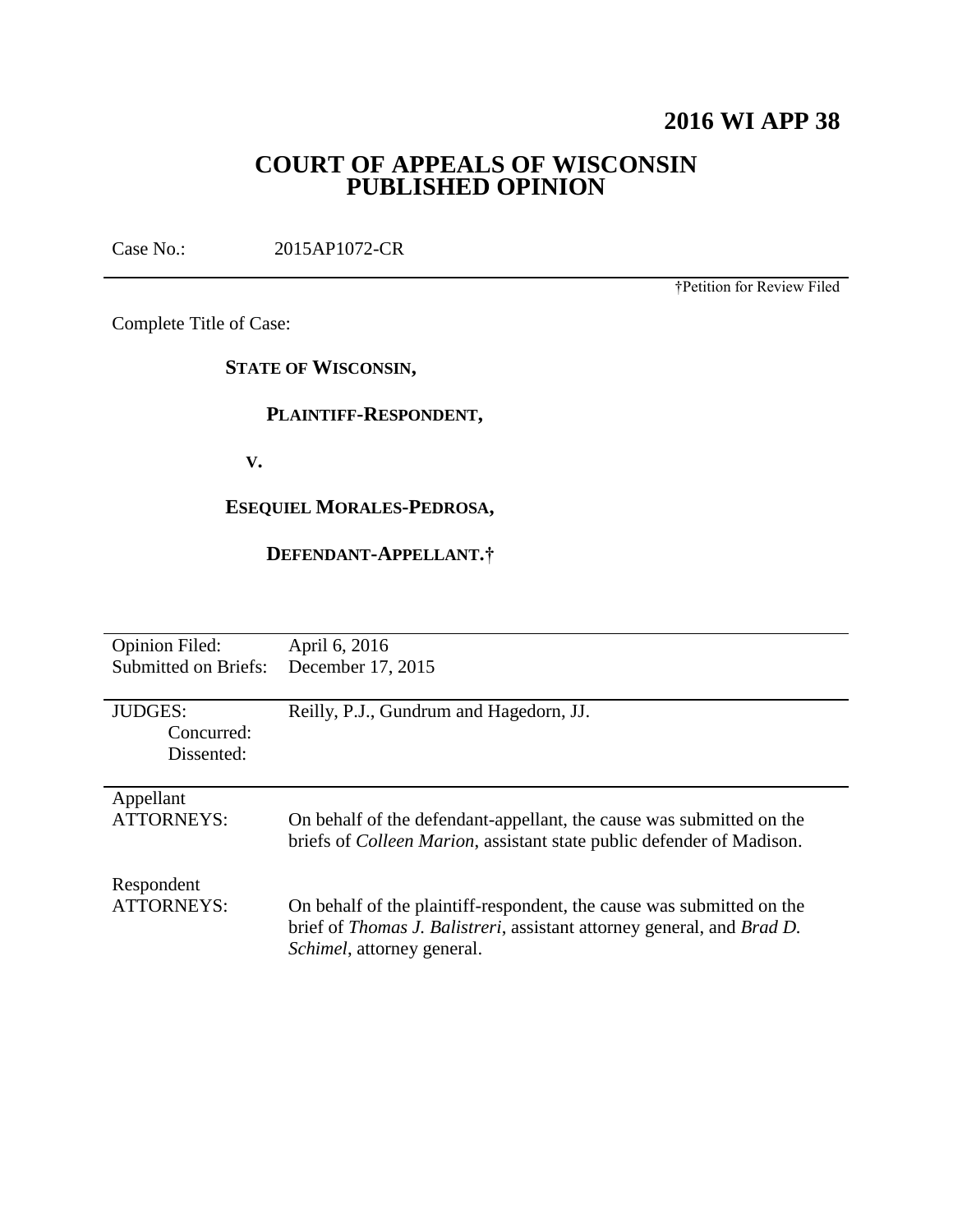## **2016 WI App 38**

## **COURT OF APPEALS DECISION DATED AND FILED**

### **April 6, 2016**

**Diane M. Fremgen Clerk of Court of Appeals**

# **Appeal No. 2015AP1072-CR Cir. Ct. No. 2012CF532**

#### **NOTICE**

**This opinion is subject to further editing. If published, the official version will appear in the bound volume of the Official Reports.** 

**A party may file with the Supreme Court a petition to review an adverse decision by the Court of Appeals.** *See* **WIS. STAT. § 808.10 and RULE 809.62.** 

#### **STATE OF WISCONSIN IN COURT OF APPEALS**

**STATE OF WISCONSIN,**

 **PLAINTIFF-RESPONDENT,**

 **V.**

**ESEQUIEL MORALES-PEDROSA,**

 **DEFENDANT-APPELLANT.**

APPEAL from a judgment and an order of the circuit court for Kenosha County: S. MICHAEL WILK, Judge. *Affirmed*.

Before Reilly, P.J., Gundrum and Hagedorn, JJ.

¶1 GUNDRUM, J. Esequiel Morales-Pedrosa appeals his judgment of conviction following a jury trial and the trial court's denial of his postconviction motion seeking a new trial. All fourteen counts of the judgment relate to Morales-Pedrosa sexually assaulting his teenage daughter, B.M., on multiple occasions.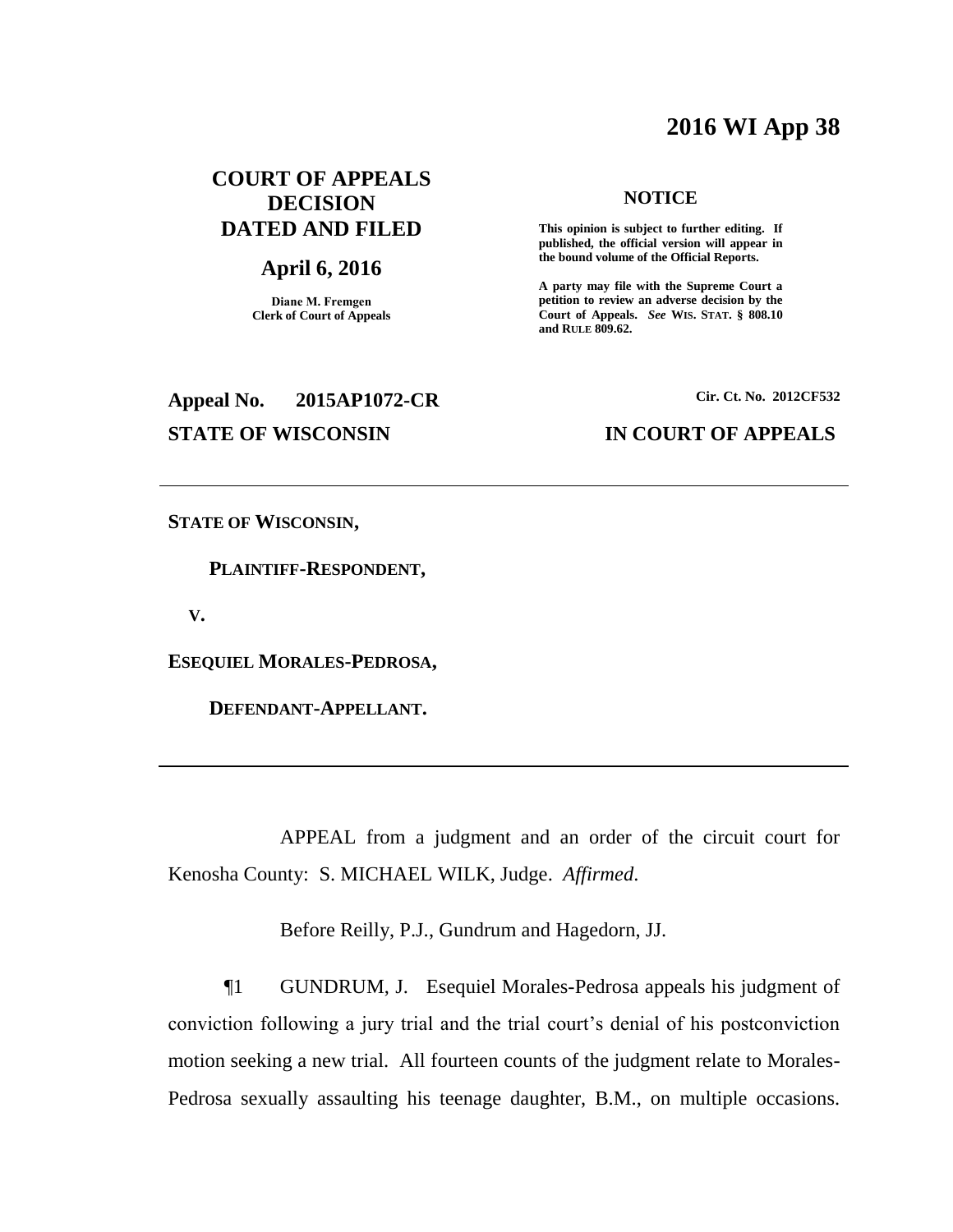Morales-Pedrosa contends his trial counsel provided him ineffective assistance by failing to (1) object on the ground of impermissible "vouching" to testimony by a State expert witness that it is "commonly understood that approximately 90 percent of reported cases are true" and (2) object to "other acts" evidence that Morales-Pedrosa had sex with the victim's mother—who, at the time of trial, had been with Morales-Pedrosa for nearly twenty years and married to him for approximately twelve years—when she was the same age as the victim. He also claims his right under the Sixth Amendment to the United States Constitution to confront his accuser was violated when other witnesses testified regarding statements B.M. had previously made to them because such testimony was presented after B.M. had testified and was "excused." We conclude trial counsel was not ineffective and Morales-Pedrosa's confrontation right was not violated. We affirm.

#### *Background*

¶2 Morales-Pedrosa's convictions relate to him sexually assaulting B.M. on three separate occasions when she was between the ages of thirteen and fifteen. At his trial, the State presented the following witnesses relevant to this appeal: B.M.; B.M.'s mother, who is also Morales-Pedrosa's wife; City of Kenosha Police Officer Willie Hamilton and Detective David May; Kenosha County Child Protective Services Investigator Julie Ortiz; student liaison Gary Vargas from B.M.'s school; and forensic interviewer Julie McGuire. The defense presented no witnesses.

¶3 B.M. testified first. At the time of trial, she was eighteen years old and living with her grandparents in Ohio. She testified extensively as to the specifics of the sexual assaults Morales-Pedrosa perpetrated on her, the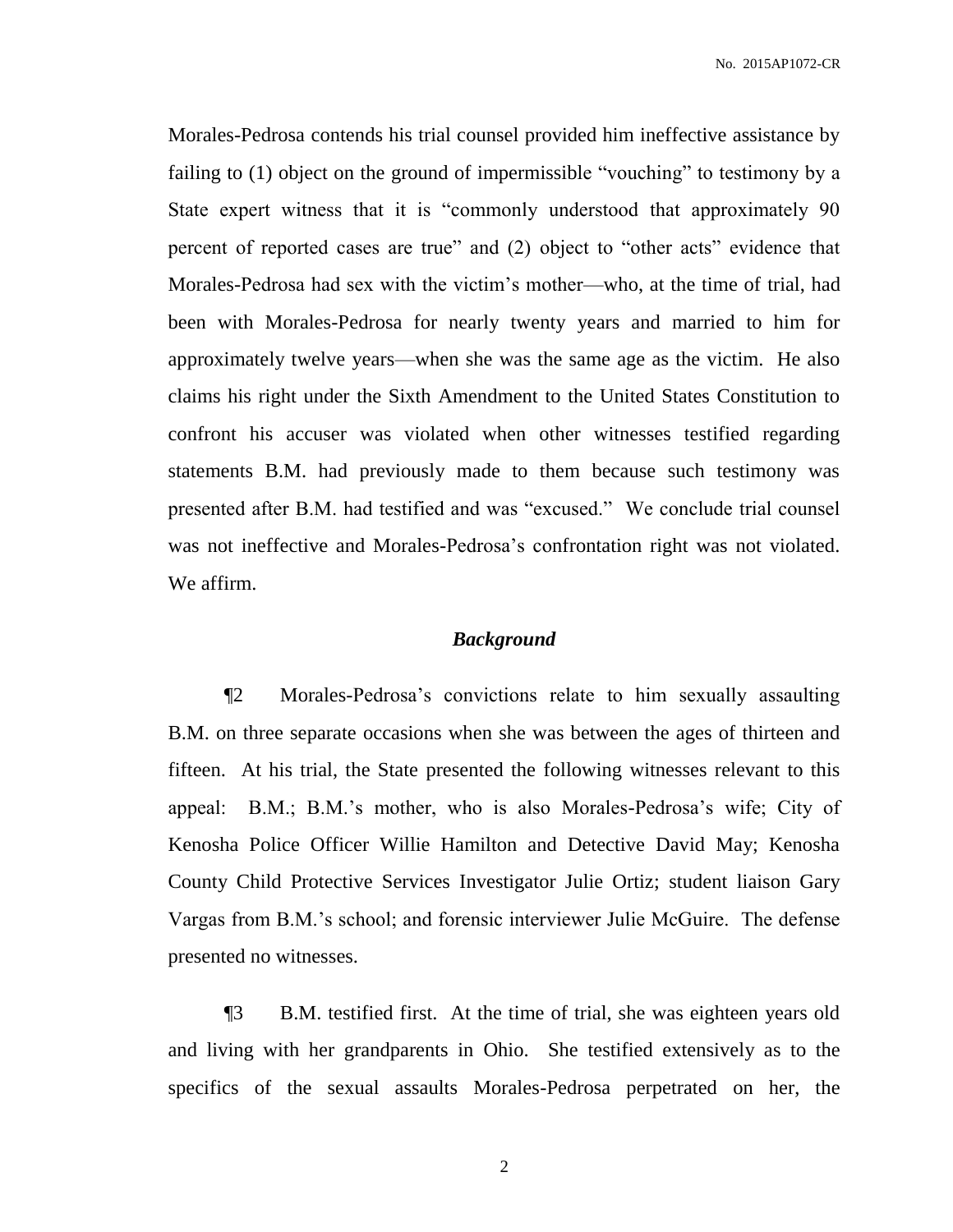circumstances surrounding the assaults, and her reporting of the abuse. When direct examination questioning began to get into sensitive details related to the assaults, B.M. indicated she "want[ed] to leave." The trial court permitted a recess but stated it was not ordering B.M. to stay, to which the prosecutor responded that B.M. was "under subpoena," a point no one disputed. After the recess, B.M. returned to the stand and testimony continued. The court later recessed for lunch and, thereafter, B.M. again returned to the stand.

¶4 B.M. testified that around September 2011 she had told her mother and student liaison Vargas something was going on at home involving her and Morales-Pedrosa, but did not tell them everything that had been happening. On May 13, 2012, about a week after the most recent assault, B.M. spoke with Hamilton, told him "what was going on," and eventually wrote out a statement, which was admitted by the State into evidence, without objection, as exhibit 2. B.M. also testified, without objection, regarding a statement about the assaults she provided to May on May 14, 2012, exhibit 3, and regarding a letter she wrote to the court and prosecutor in 2012 recanting her statements. She wrote the recantation "because I don't want nothing to happen to my dad" and "because that would ruin my family." B.M. testified that she subsequently reconfirmed to the prosecutor that her original allegations were true.

¶5 On cross-examination, trial counsel questioned B.M. regarding statements she made to Hamilton and May related to the assaults, including questioning her regarding exhibits 2 and 3 and her recantation. Counsel also cross-examined B.M. regarding statements she made to Vargas and Ortiz during a September 2011 meeting they had with her at her school. Counsel secured acknowledgments from B.M. that during this meeting she told Vargas and Ortiz she did feel safe in her home, "mom and dad fight a lot," Morales-Pedrosa is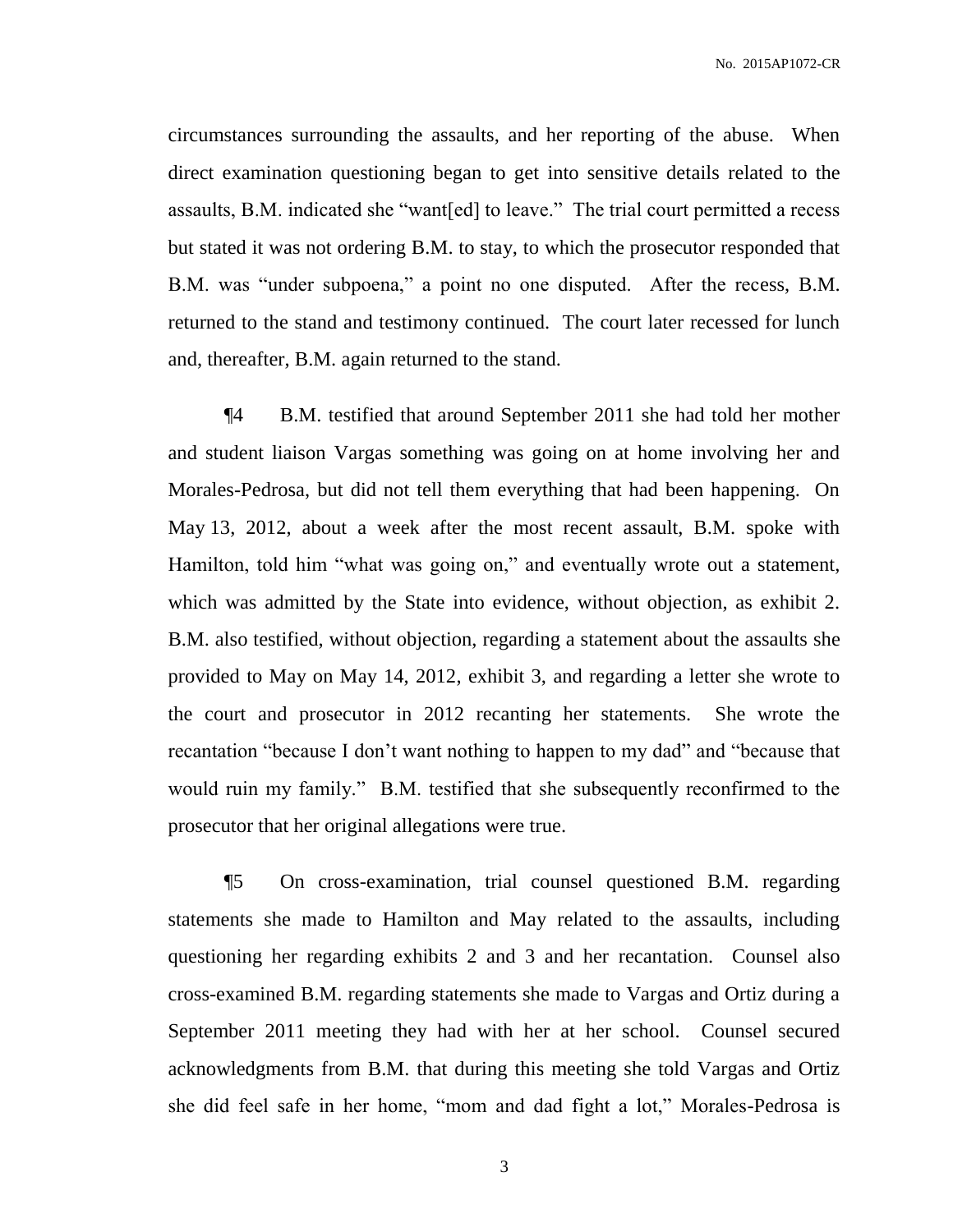"mean," and she wanted to "get out of the house." After redirect, recross, and reredirect examination, the court told B.M., "You may step down. Please watch your step. You are excused from these proceedings at this time."

¶6 Vargas testified next regarding statements B.M. made to him about not feeling safe at and wanting to leave home, Morales-Pedrosa "touch[ing] her," and her family not believing her and likely "disown[ing] her" because of her allegations. Trial counsel objected to certain of Vargas's testimony on confrontation grounds, $<sup>1</sup>$  which objections the trial court overruled. On cross-</sup> examination, counsel questioned Vargas regarding statements B.M. made to him about wanting to "get out" of her family, Morales-Pedrosa not allowing her and other family members to have friends over or "do things," feeling safe at home, the "entire family need[ing] help," and "mom and dad hav[ing] marital problems." Counsel secured acknowledgements from Vargas that he raised the issue of sexual abuse with B.M. first by asking her if her father was "touching her," B.M. "clammed up" in response to that question, and B.M. "never even disclosed to [him] anything about sexual stuff."

¶7 Child protective services investigator Ortiz testified that in September 2011 she was called in on B.M.'s case due to an initial report that Morales-Pedrosa had touched B.M. inappropriately. When Ortiz spoke with B.M., B.M. told Ortiz her family needed help and counseling, but B.M. would not

<sup>&</sup>lt;sup>1</sup> Throughout the trial, the Confrontation Clause objections by Morales-Pedrosa's trial counsel were routinely accompanied by hearsay objections. Because Morales-Pedrosa raises no hearsay issues on appeal, however, we consider him to have abandoned any such challenges. *A.O. Smith Corp. v. Allstate Ins. Cos.*, 222 Wis. 2d 475, 491, 588 N.W.2d 285 (Ct. App. 1998) (issues raised before the trial court but not raised on appeal are deemed abandoned).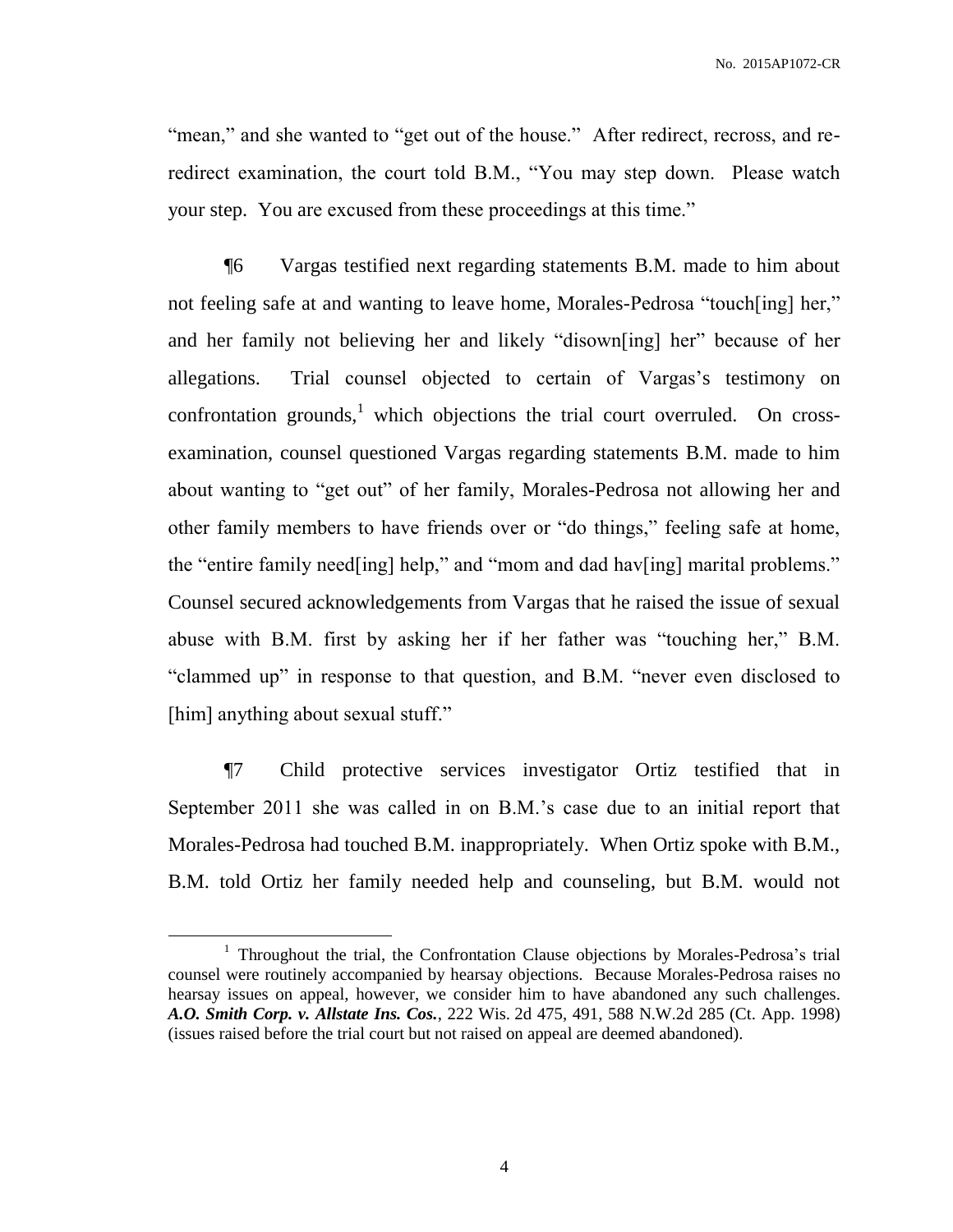respond when Ortiz asked if she had been sexually assaulted. Trial counsel objected on confrontation grounds to certain of Ortiz's testimony, which objection the trial court overruled. On cross-examination, counsel questioned Ortiz about the initial report she received regarding B.M.; concerns B.M. expressed regarding her family, including that Morales-Pedrosa was "mean" to the family; B.M.'s lack of disclosure to Ortiz regarding physical or sexual abuse by Morales-Pedrosa; and whether B.M. had told Ortiz she felt safe in her home.

¶8 Before the start of testimony on the second day of trial, the State requested to recall B.M. to the stand in order to respond to certain testimony from the previous day. Trial counsel objected, and the trial court denied the State's request.

¶9 City of Kenosha Police Officer Hamilton then took the stand and testified regarding B.M. and her mother coming to the police station on May 13, 2012, and B.M. reporting to him that Morales-Pedrosa had sexually abused her. B.M. wrote out a statement for Hamilton regarding the abuse, exhibit 2. B.M. told him she had not previously disclosed the abuse because "she feared for her safety and her mom's safety." Trial counsel objected to this latter testimony on confrontation grounds and moved to strike it, adding, "I have no opportunity to cross-examine that. That's brand new excuses that we haven't heard before." The court overruled the objection. On cross-examination, counsel questioned Hamilton regarding B.M.'s reporting of the abuse to Hamilton and whether Hamilton was aware how many times Vargas, Ortiz and B.M.'s mother had asked B.M. if Morales-Pedrosa had touched her. On redirect examination, Hamilton testified regarding specific details of the sexual assaults that B.M. wrote in exhibit 2. On re-cross-examination, trial counsel questioned Hamilton regarding a reference B.M. made in that statement to "bruising."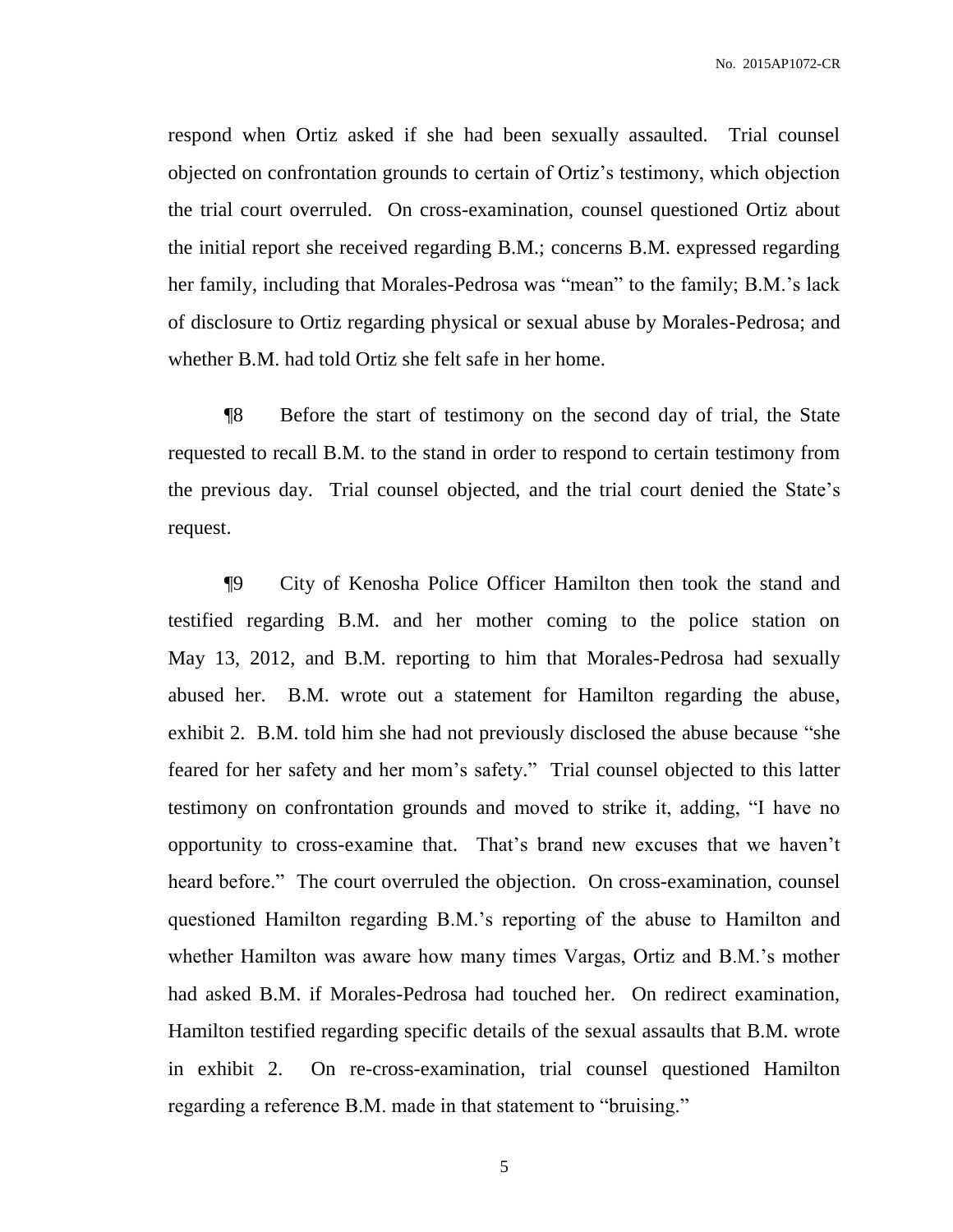¶10 B.M.'s mother also testified. As relevant to this appeal, upon the State's questioning, she testified her age at the time of trial was thirty-three; she "met" Morales-Pedrosa when she was thirteen; she and Morales-Pedrosa got married in 2001 and were currently married; and she and Morales-Pedrosa had five children together. In response to the State's inquiry, she provided the names and ages of each child, the oldest of whom, B.M.'s older brother, was nineteen at the time of trial.

¶11 City of Kenosha Police Detective May testified regarding the statement related to the abuse that B.M. signed on May 14, 2012, exhibit 3. May read from that statement intimate details of the three assaults B.M. informed May of on that date. Trial counsel objected on confrontation grounds throughout this testimony; the trial court overruled the objections. Trial counsel then crossexamined May regarding exhibit 3, including procuring acknowledgement that it was May, not B.M., who first used the words "vagina," "breast," and "penis."

¶12 Forensic interviewer McGuire testified as an expert witness for the State with regard to behaviors commonly observed in child victims of abuse. On redirect examination, the prosecutor asked McGuire, without objection, "in your training and experience when you're eliminating the alternative hypotheses, $\frac{2}{3}$  is it commonly understood that approximately 90 percent of reported cases are true?" McGuire responded, "Correct." (Footnote added.)

 $2$  Earlier, on cross-examination, trial counsel questioned McGuire about an "alternative" hypothesis" related to abuse allegations. "Alternative hypothesis" was described through McGuire's testimony as follows: "one hypothesis is the child is making an allegation and the allegation is true"; "an alternative hypothes[i]s is the child made an allegation and for some reason that allegation is either mistaken or false."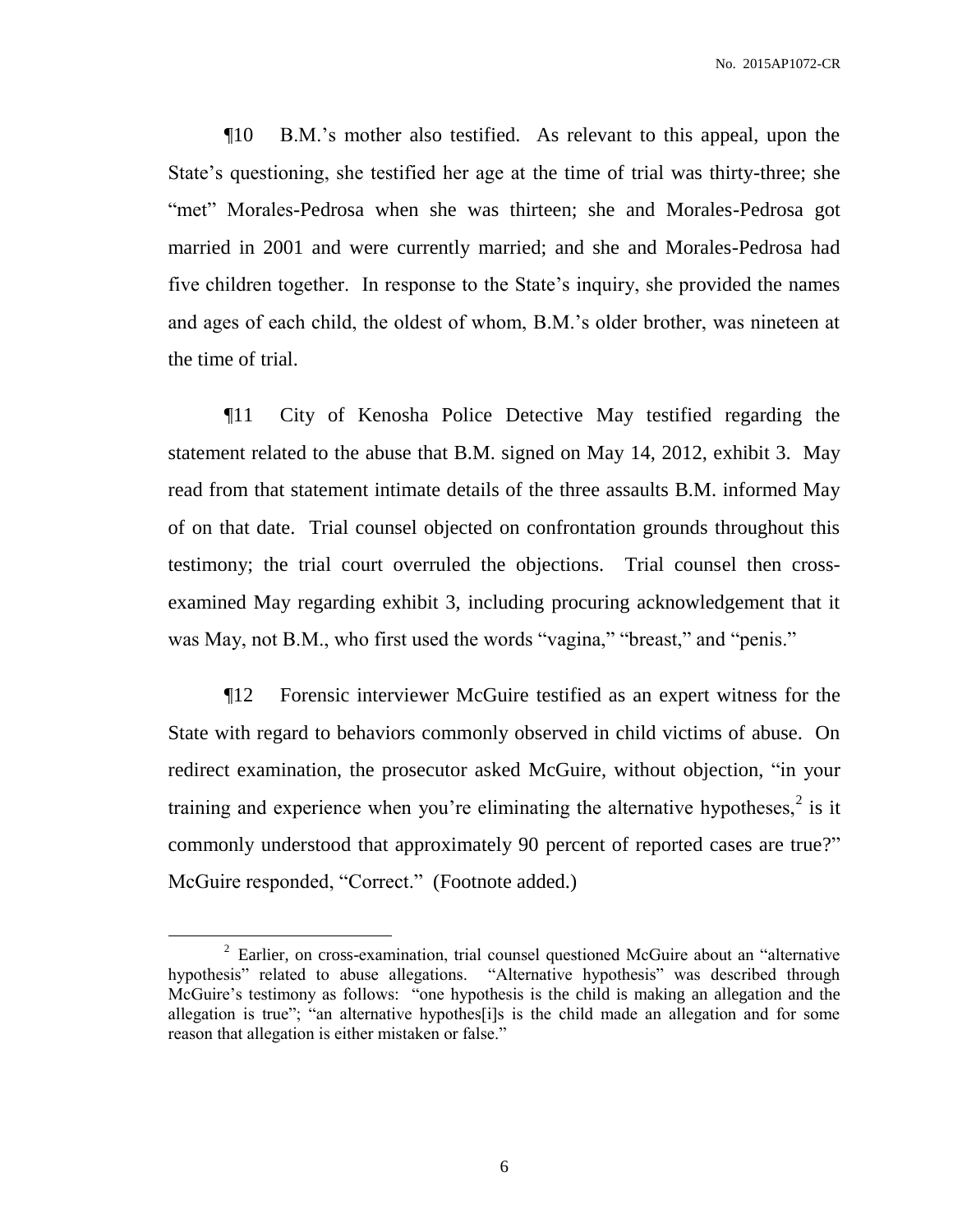¶13 The jury convicted Morales-Pedrosa on all counts. He thereafter filed a postconviction motion seeking a new trial, alleging ineffective assistance of counsel. Following a *Machner*<sup>3</sup> hearing, the postconviction court denied the motion. Morales-Pedrosa appeals, arguing the court erred in denying his postconviction motion, and further contending his Sixth Amendment Confrontation Clause rights were violated at trial. Additional facts are set forth as necessary.

#### *Discussion*

#### *Ineffective Assistance Challenges*

 $\overline{a}$ 

¶14 Morales-Pedrosa claims his trial counsel was ineffective in failing to object at trial to McGuire's confirmation that it is "commonly understood that approximately 90 percent of reported cases are true" and to "other acts" testimony indicating Morales-Pedrosa "had sex" with B.M.'s mother (Morales-Pedrosa's wife) when she was the same age as B.M. We disagree.

¶15 To succeed on a claim of ineffective assistance of counsel, a defendant must show counsel's performance was deficient and the deficiency prejudiced him/her. *See State v. Erickson*, 227 Wis. 2d 758, 768, 596 N.W.2d 749 (1999). If the defendant fails to prove one prong, we need not address the other. *See Strickland v. Washington*, 466 U.S. 668, 697 (1984).

¶16 To prove deficient performance, a defendant must show that counsel's acts or omissions were "outside the wide range of professionally

<sup>3</sup> *State v. Machner*, 92 Wis. 2d 797, 285 N.W.2d 905 (Ct. App. 1979).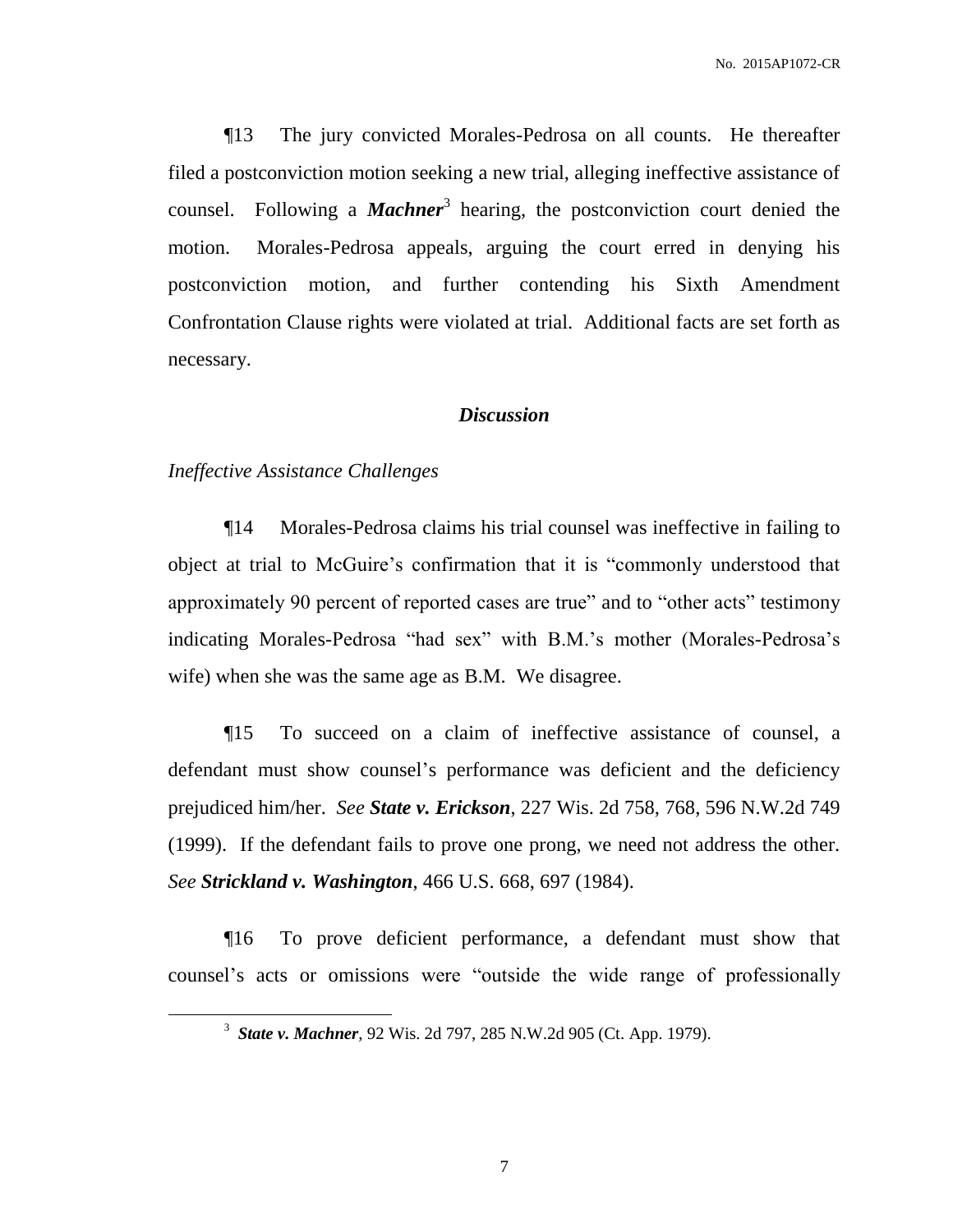competent assistance," *see id.* at 690, and were "errors so serious that counsel was not functioning as the 'counsel' guaranteed the defendant by the Sixth Amendment," *see State v. Maloney*, 2005 WI 74, ¶24, 281 Wis. 2d 595, 698 N.W.2d 583. The defendant must overcome a strong presumption he/she received adequate assistance and counsel acted reasonably within professional norms. *See State v. Johnson*, 153 Wis. 2d 121, 127, 449 N.W.2d 845 (1990); *see also State v. Domke*, 2011 WI 95, ¶36, 337 Wis. 2d 268, 805 N.W.2d 364; *State v. Kimbrough*, 2001 WI App 138, ¶¶31-35, 246 Wis. 2d 648, 630 N.W.2d 752. Significant to this case, counsel does not perform deficiently in failing to "object and argue a point of law" that is "unclear." *State v. Thayer*, 2001 WI App 51, ¶14, 241 Wis. 2d 417, 626 N.W.2d 811.

¶17 To prove prejudice, a defendant must show the alleged errors of counsel were "of such magnitude that there is a reasonable probability that, absent the errors, 'the result of the proceeding would have been different.'" *Erickson*, 227 Wis. 2d 758, 769 (quoting *Strickland*, 466 U.S. at 694). "It is not sufficient for the defendant to show that his counsel's errors 'had some conceivable effect on the outcome of the proceedings,'" *Domke*, 337 Wis. 2d 268, ¶54 (citations omitted); rather, he/she must demonstrate that an alleged error of counsel actually had some adverse effect, *see State v. Keeran*, 2004 WI App 4, ¶19, 268 Wis. 2d 761, 674 N.W.2d 570 (2003). Speculation about what the result of the proceeding might have been is insufficient. *Erickson*, 227 Wis. 2d at 774.

¶18 Both deficient performance and prejudice present mixed questions of fact and law. *State v. Jeannie M.P.*, 2005 WI App 183, ¶6, 286 Wis. 2d 721, 703 N.W.2d 694. We uphold the trial court's factual findings unless clearly erroneous, *State v. Thiel*, 2003 WI 111, ¶21, 264 Wis. 2d 571, 665 N.W.2d 305; but whether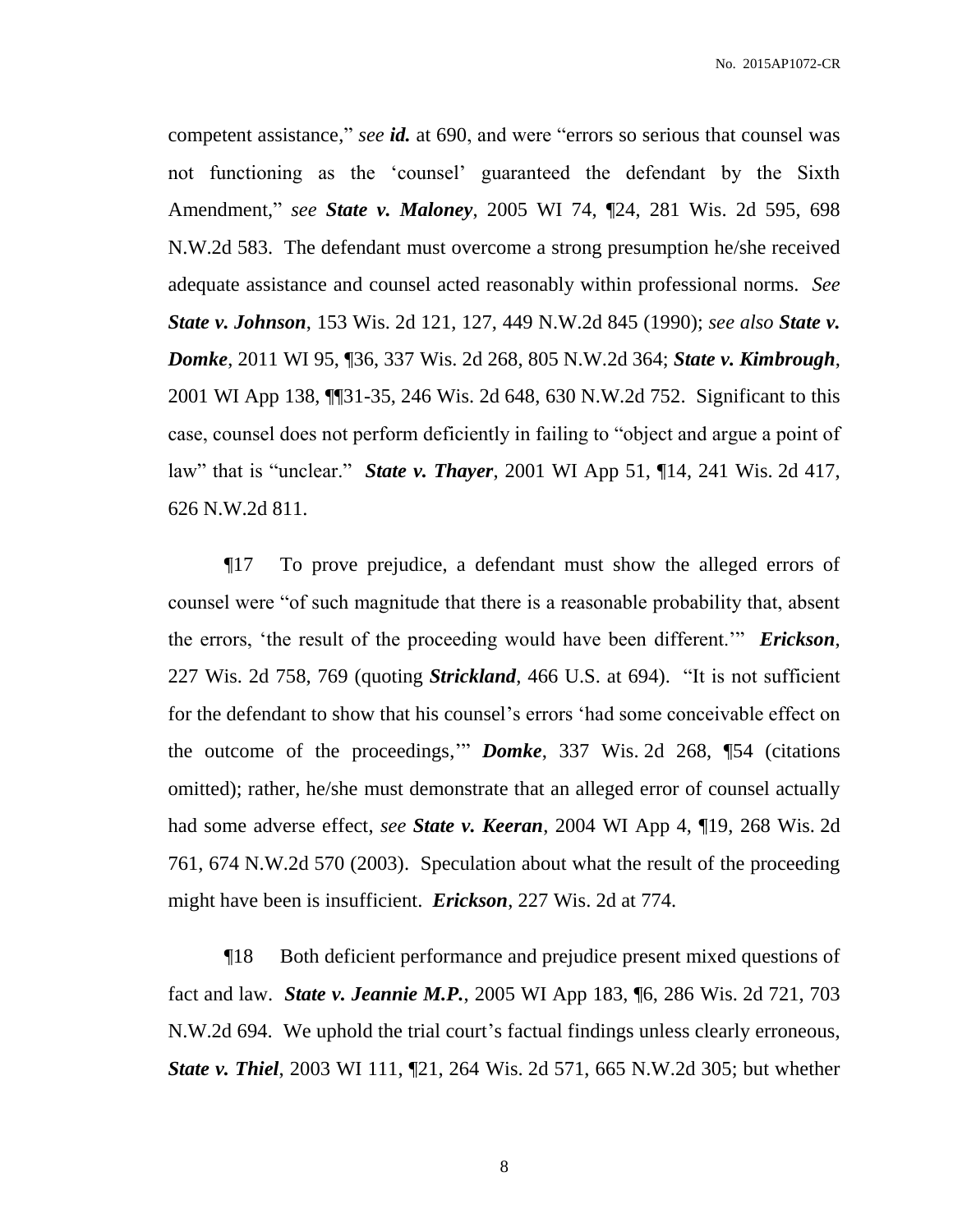counsel's performance was deficient or prejudicial is a question of law we review de novo. *Jeannie M.P.*, 286 Wis. 2d 721, ¶6.

a. McGuire's Testimony

¶19 On redirect examination, McGuire stated "correct" to the prosecutor's question: "[I]n your training and experience when you're eliminating the alternative hypotheses, is it commonly understood that approximately 90 percent of reported cases are true?" Morales-Pedrosa argues such testimony violated the rule of *State v. Haseltine*, 120 Wis. 2d 92, 352 N.W.2d 673 (Ct. App. 1984), prohibiting one witness from vouching for the credibility of another witness, and thus Morales-Pedrosa's trial counsel performed ineffectively in failing to object to the testimony. We conclude trial counsel did not perform deficiently, and thus not ineffectively, because the law in Wisconsin was unclear as to whether the type of testimony elicited from McGuire constituted impermissible vouching for B.M.'s credibility.

¶20 Morales-Pedrosa first cites to *Haseltine* and *State v. Kleser*, 2010 WI 88, 328 Wis. 2d 42, 786 N.W.2d 144. These cases, however, do not make clear that testimony such as McGuire's constituted improper vouching.

¶21 In *Haseltine*, a psychiatrist who had performed "a careful and thorough examination" of the victim, Haseltine's daughter, testified not only as to patterns of behavior exhibited by incest victims generally, but also that in his opinion there "was no doubt whatsoever" Haseltine's daughter was an incest victim. *Haseltine*, 120 Wis. 2d at 96 (majority), 99 (Cane, J., dissenting). We correctly recognized that such testimony constituted an improper opinion that the daughter's testimony that Haseltine had sexually assaulted her was truthful. *Id.* at 95-96. We stated, "[n]o witness, expert or otherwise, should be permitted to give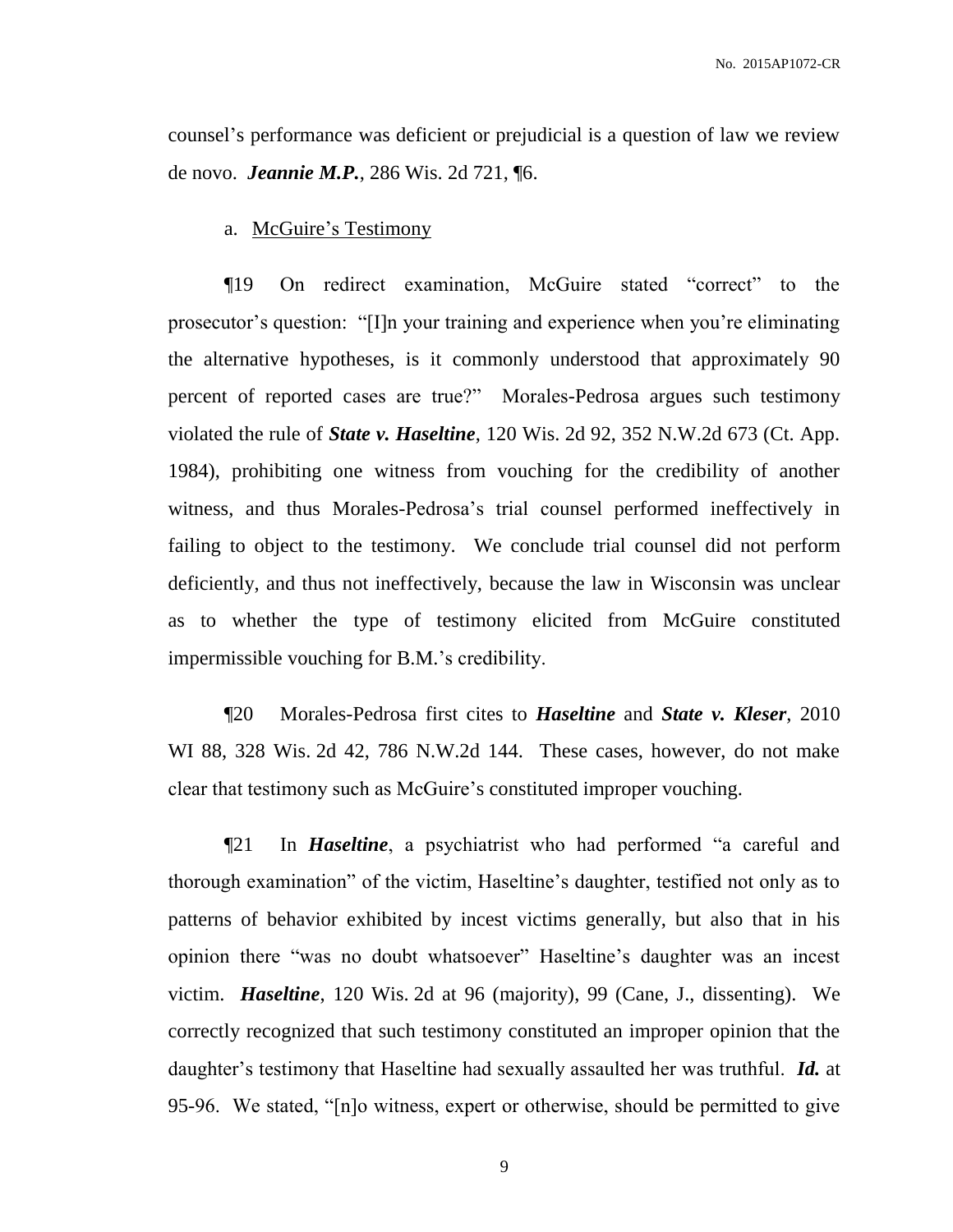an opinion that another mentally and physically competent witness is telling the truth." *Id.* at 96.

¶22 In *Kleser*, a psychologist examined the defendant and later effectively testified in lieu of him at a reverse waiver hearing, providing in narrative form the defendant's account of the criminal incident at issue even though there was "no question that she had no personal knowledge of those events." *Kleser*, 328 Wis. 2d 42, ¶¶20, 28-29, 90, 105. Addressing the seriousness of the homicide offense, the expert also testified: "My opinion of the [homicide] offense as [Kleser] described it was that it was a rage reaction when he was very fearful." *Id.*, ¶28. Our supreme court noted with disapproval that the expert's overall testimony "impermissibly suggested both that she believed Kleser's account and that the events actually unfolded as Kleser had portrayed them." *Id.*, ¶105.

¶23 The case now before us differs substantially from *Haseltine* and *Kleser*. Here, McGuire testified, and it is undisputed, she never even met, much less interviewed or examined, B.M. Thus, there was no risk the jury believed McGuire was providing a personal or particularized opinion as to B.M.'s credibility. Also, McGuire's generalized confirmation that based upon her training and experience "it [is] commonly understood that approximately 90 percent of reported cases are true" did not constitute a statistical "opinion" that was functionally equivalent to her testifying B.M. was being truthful with her accusations in this case. For these reasons, we cannot say, similar to what was said in *Kleser* and *Haseltine*, that McGuire's testimony "invade[d] the province of the fact-finder as the sole determiner of [B.M.'s] credibility," *see Kleser*, 328 Wis. 2d 42,  $\P$ 104, or "create[d] too great a possibility that the jury abdicated its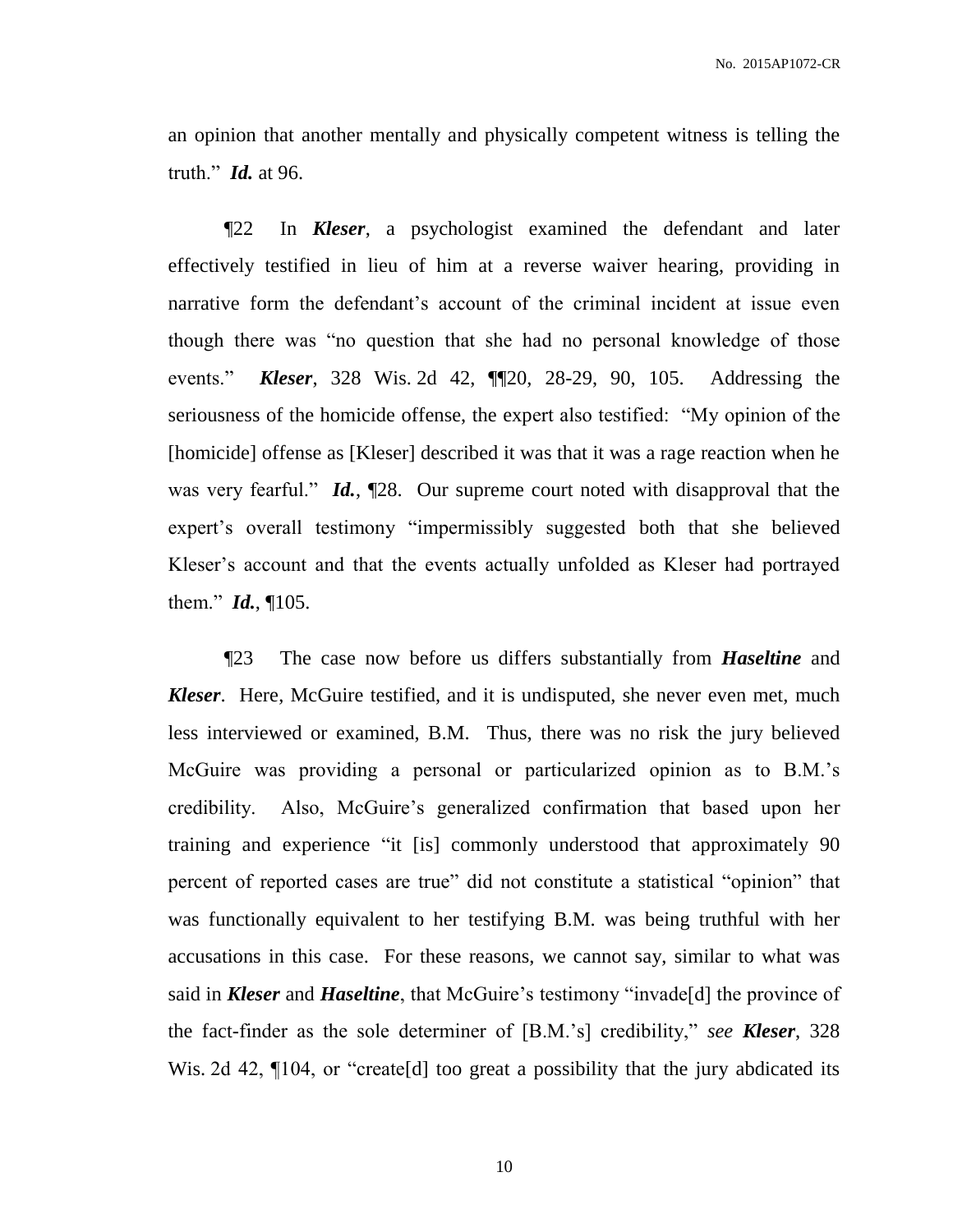fact-finding role to [McGuire] and did not independently decide [Morales-Pedrosa's] guilt," s*ee Haseltine*, 120 Wis. 2d at 96.

¶24 Morales-Pedrosa acknowledges that "Wisconsin does not appear to have any case law directly on point" with the case before us—a significant acknowledgment in light of his claim that his trial counsel performed deficiently by not objecting to McGuire's challenged testimony. He encourages us to seek additional guidance from other jurisdictions; however, the three primary, nonbinding, cases Morales-Pedrosa emphasizes also fail to convince us his trial counsel performed deficiently. In *United States v. Brooks*, 64 M.J. 325 (C.A.A.F. 2007), the government's expert previously had examined the victim and provided testimony that, as the *Brooks* court put it, "suggested that there was better than a ninety-eight percent probability that the victim was telling the truth." *Id.* at 326, 329. "This testimony," the court added, "provided a mathematical statement approaching certainty about the reliability of the victim's testimony." *Id.* at 329. In *Snowden v. Singletary*, 135 F.3d 732 (11th Cir. 1998), the expert also previously examined an alleged victim in the case and then testified at trial, as the *Snowden* court characterized it, that "99.5% of children tell the truth and that the expert, in his own experience with children, had not personally encountered an instance where a child had invented a lie about abuse." *Id.* at 737-38. In *Wilson v. State*, 90 S.W.3d 391 (Tex. Ct. App. 2002), the court noted that the expert there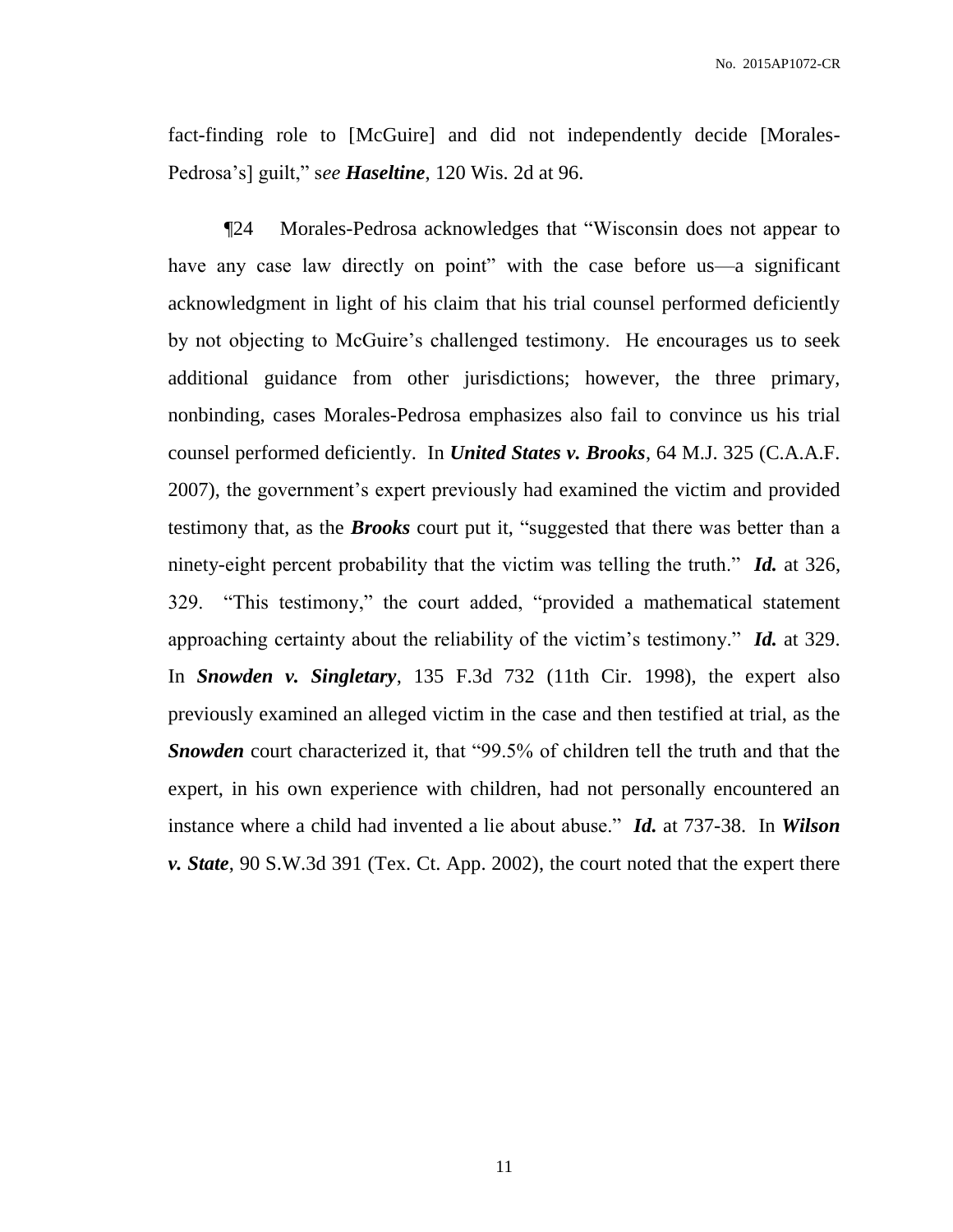testified that "only two to eight percent of children lie about being sexually assaulted."<sup>4</sup> *Id.* at 392.

¶25 Again, McGuire's testimony before the jury made clear she had never examined B.M. She never testified in a manner from which the jury could conclude she had a personal or particularized opinion on whether B.M. was telling the truth or was a victim of abuse. Further, general testimony that "90 percent" of children claiming to have been abused are telling the truth would have less impact on a fact finder and be less obviously objectionable than testimony that "99.5%," "98%," or even "92-98%" are telling the truth. Additionally, McGuire never suggested B.M. was like the generalized ninety percent nor connected the statistic to her report of abuse or the likelihood she was telling the truth. *See State v. Harrison*, 340 P.3d 777, 780-81 (Ore. Ct. App. 2014) (In plain error context, court stated the challenged evidence was "not clearly vouching" or otherwise impermissible, noting the testimony of the state's expert witness that "96 to 98 percent of the time when a child makes a disclosure about abuse, there's truth to it … stopped short of stating [the victim] was like the 96 to 98 percent of … complainants whose reports were truthful," and further stating "it is not apparent [the expert] even indirectly connected the statistic ... to [the victim's] report of abuse or its purported veracity."). We leave for another day—and more direct and

<sup>4</sup> Of these three cases, the statistical testimony in *Wilson v. State*, 90 S.W.3d 391 (Tex. Ct. App. 2002), is more akin to the testimony in the case now before us, in that the expert in *Wilson* effectively stated "92-98%" of children who report abuse are truthful. Additionally, the *Wilson* decision does not state whether the expert in that case had examined the victim. We do note, however, that while the *Wilson* court ultimately determined the trial court erred in admitting the statistical testimony, it also concluded the error was harmless. *Id.* at 394. Moreover, Morales-Pedrosa fails to identify legal authority holding that trial counsel performs deficiently by failing to raise objections in the heat of trial based upon case law from another jurisdiction.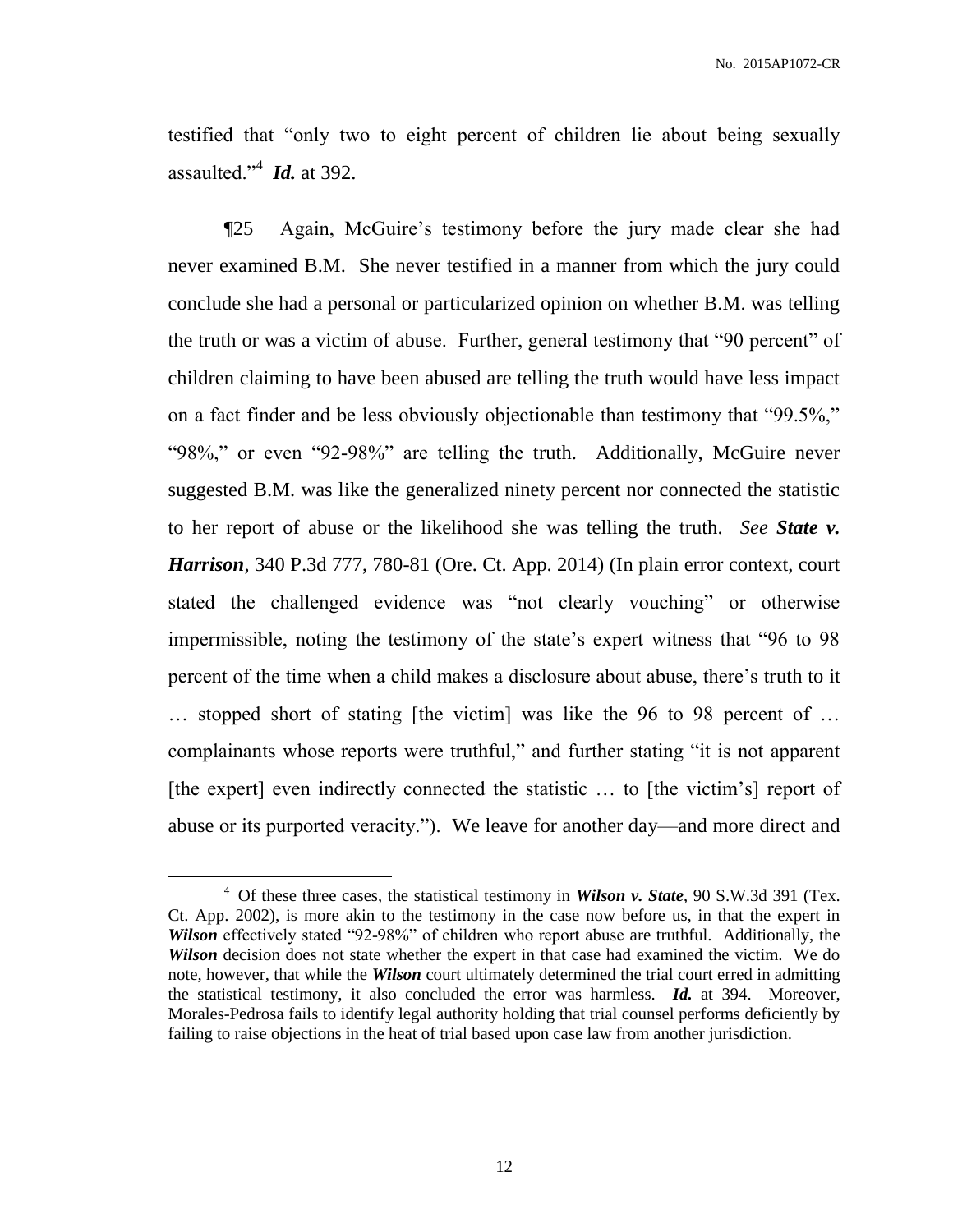developed argument on the issue—what type of statistical testimony might effectively constitute improper vouching.

¶26 The more narrow ineffective-assistance question before us is decided by the fact Wisconsin law was not clear at the time of Morales-Pedrosa's trial (and remains unclear) on the question of whether general statistical testimony alone might constitute impermissible vouching. Indeed, again, as Morales-Pedrosa acknowledges, there is no Wisconsin case law directly on point on the issue, and neither *Haseltine* nor *Kleser* present a factual situation similar enough to the facts of this case to allow us to say Morales-Pedrosa's trial counsel performed deficiently by not objecting to McGuire's testimony.<sup>5</sup> "Although it might have been ideal for counsel to so object and assert an interpretation of [*Haseltine* and/or *Kleser*] that would benefit [Morales-Pedrosa], the fact is that [counsel] was not

<sup>&</sup>lt;sup>5</sup> Although the postconviction court ultimately determined trial counsel did not perform deficiently based on an alternative ground, the court also concluded precedent did not clearly preclude McGuire's testimony in this case:

There are no cases that disqualify an expert witness, as Ms. McGuire, to give an opinion concerning the generalities of what the statistics show generally for child sexual assault reports as being true. There are no cases that talk about that kind of testimony being disqualified on its face because of being inappropriate. But the opposite is true, that the cases in which an expert witness who has met an alleged victim generally have been disqualified as being vouching or impermissible testimony as to the truth or lack of truth of a complaining alleged victim.

Since the defense relies on cases in which a witness testifies as to the credibility of an individual that the expert witness has met, and there are no contravening cases that particularly deal with this fact situation, the Court is, I believe, unencumbered with the [sic] being bound by a decision based on that concept alone.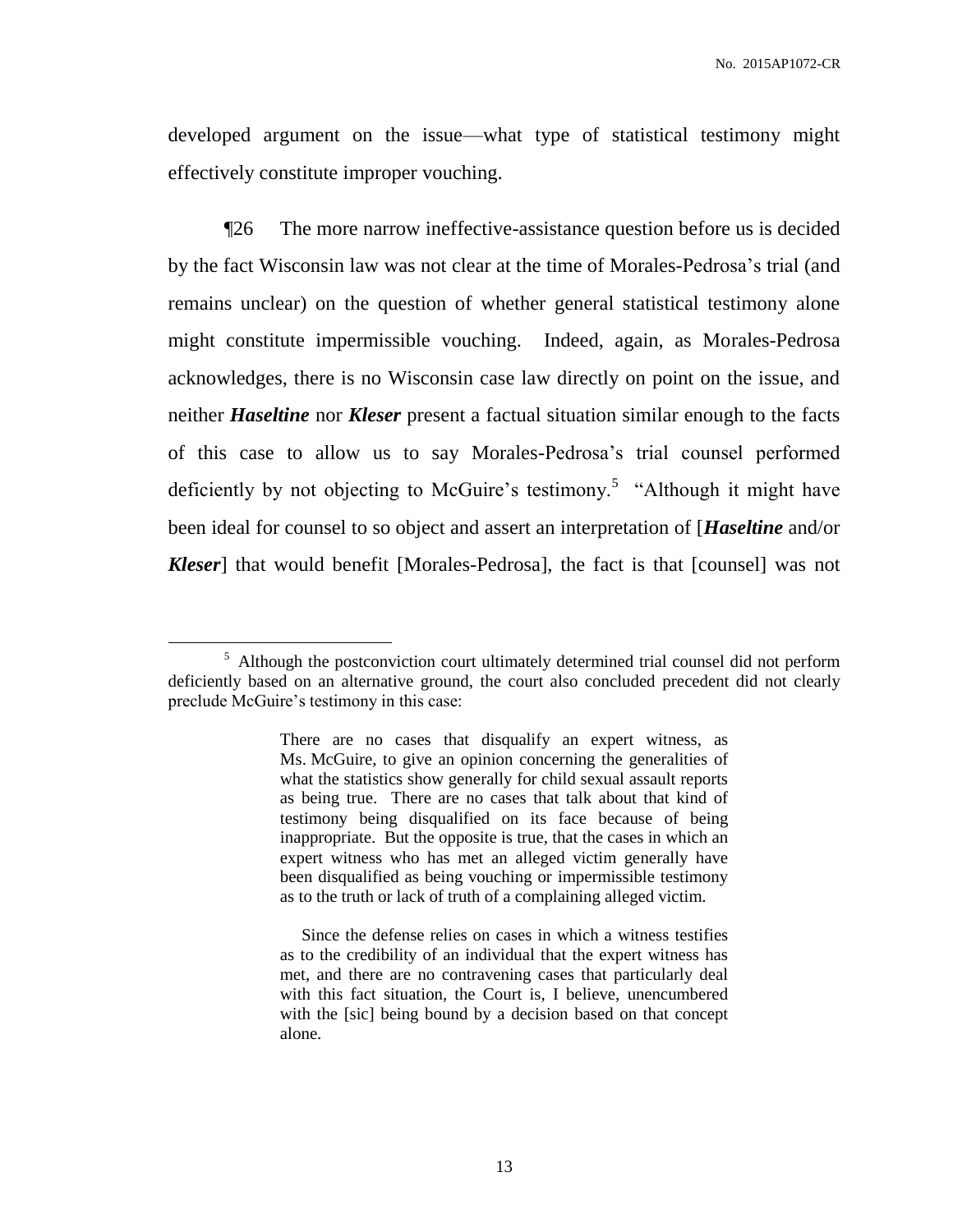deficient in failing to do so." *See State v. McMahon*, 186 Wis. 2d 68, 84, 519 N.W.2d 621 (Ct. App. 1994).

b. "Other Acts Evidence"

¶27 Morales-Pedrosa next argues his trial counsel was ineffective because he failed to object to "other acts evidence that Mr. Morales-Pedrosa had sex with his wife when she was the same age as the alleged victim." We reject this argument because Morales-Pedrosa was not prejudiced by the professed error.

¶28 Morales-Pedrosa claims "[t]he State introduced evidence that B.M.'s mother … was 13 years old at the time she first *had sex* with Mr. Morales-Pedrosa and 15 years old when she gave birth to B.M." (Emphasis added.) To be fair, the prosecutor never asked and the mother never explicitly testified about her and Morales-Pedrosa "ha[ving] sex," as Morales-Pedrosa frames the issue. Rather, the questions and answers related to how old B.M.'s mother was when she "met" Morales-Pedrosa and at the time of trial; she and Morales-Pedrosa having five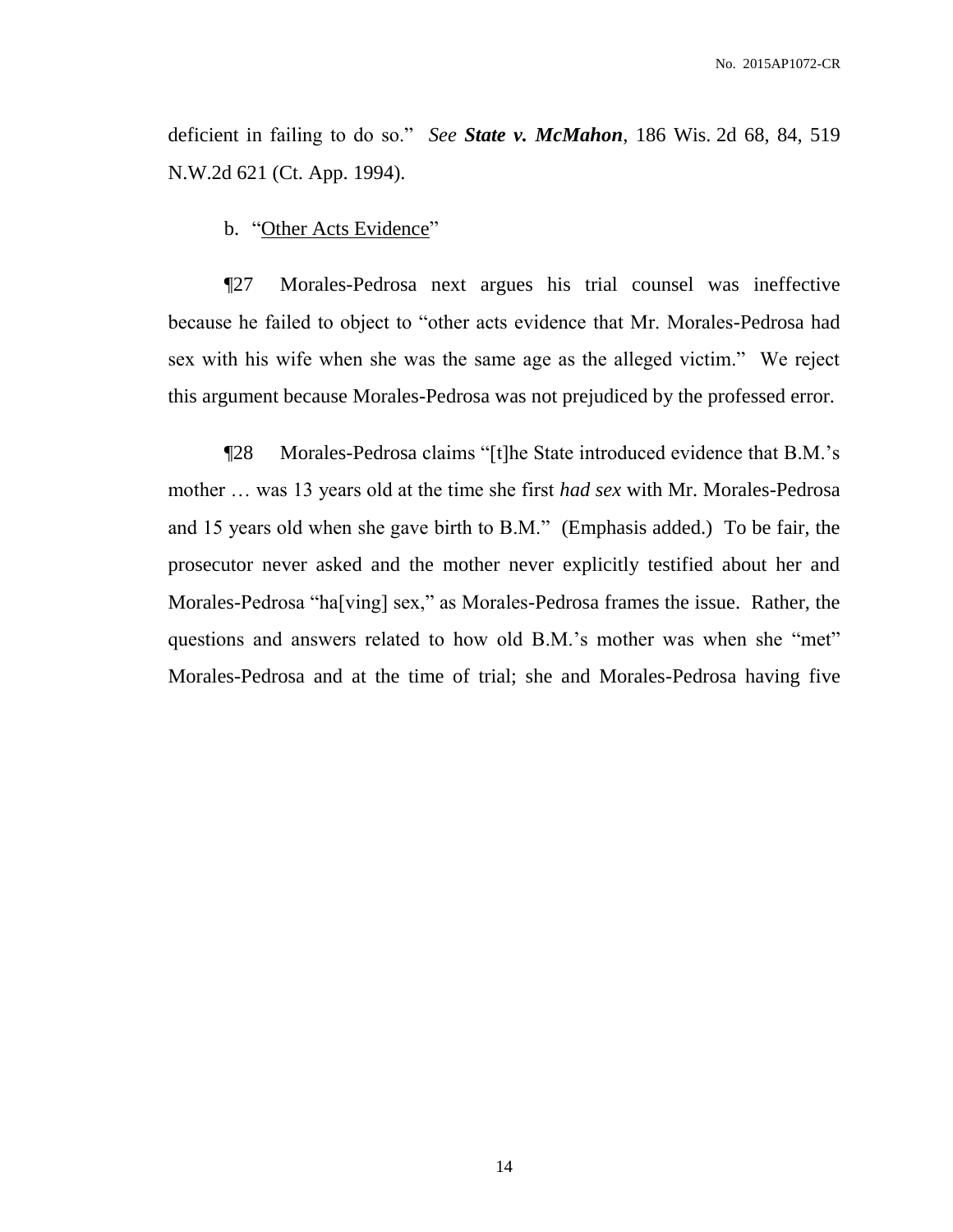children together; and the names and ages of each child, the oldest of whom was nineteen at the time of trial. $<sup>6</sup>$ </sup>

¶29 Morales-Pedrosa claims this testimony of B.M.'s mother was irrelevant and inappropriate "other acts evidence" under WIS. STAT. § 904.04(2)(a)  $(2013-14)$ , and trial counsel was ineffective in failing to object to it. He relatedly complains about the prosecutor's statements during closing argument that (1) the "[f]irst charged incident is in 2008 when [B.M.] was 13 years old, about the same age her mom was when the defendant and her mother got together"; (2) "[i]n August of 2010, [B.M.] was 14 years old, the exact same age as her mother when her mother had [B.M.'s brother]"; and (3) "you know that [B.M.'s mother] got together with the defendant when she was only 13 or 14 years old." Regardless of whether trial counsel should have objected to the challenged testimony and/or argument, we conclude Morales-Pedrosa was not prejudiced by counsel's failure to object due to the very reasons he contends the evidence was irrelevant.

<sup>&</sup>lt;sup>6</sup> The State states in its response brief that it "never introduced any evidence that the victim's mother was thirteen when she first had sex with Morales-Pedrosa, and was fifteen when she gave birth to the victim" and "never asked the victim's mother when she started having sex with Morales-Pedrosa." In reply, Morales-Pedrosa claims it is a "distinction without a difference" that the testimony really was that B.M.'s mother was thirteen when she "met" Morales-Pedrosa, not when she "had sex" with him, "given that the couple had a child together approximately one year later." For consideration of an ineffective assistance of counsel claim, we think there is a meaningful difference between the manner in which the questions were actually asked and answered in front of the jury versus the manner in which Morales-Pedrosa characterizes them on appeal. As asked and answered, the questions would not raise red flags to reasonable trial counsel. Furthermore, Morales-Pedrosa's trial counsel would have looked foolish to the jury if he objected to the challenged questions actually asked by the State, which merely inquired as to the age of Morales-Pedrosa's wife at the time of trial and when the two "met" and the ages of their children. Additionally, it is questionable whether the trial court would have sustained an objection to the questions as they were actually asked, even if counsel had objected.

 $<sup>7</sup>$  All references to the Wisconsin Statutes are to the 2013-14 version unless otherwise</sup> noted.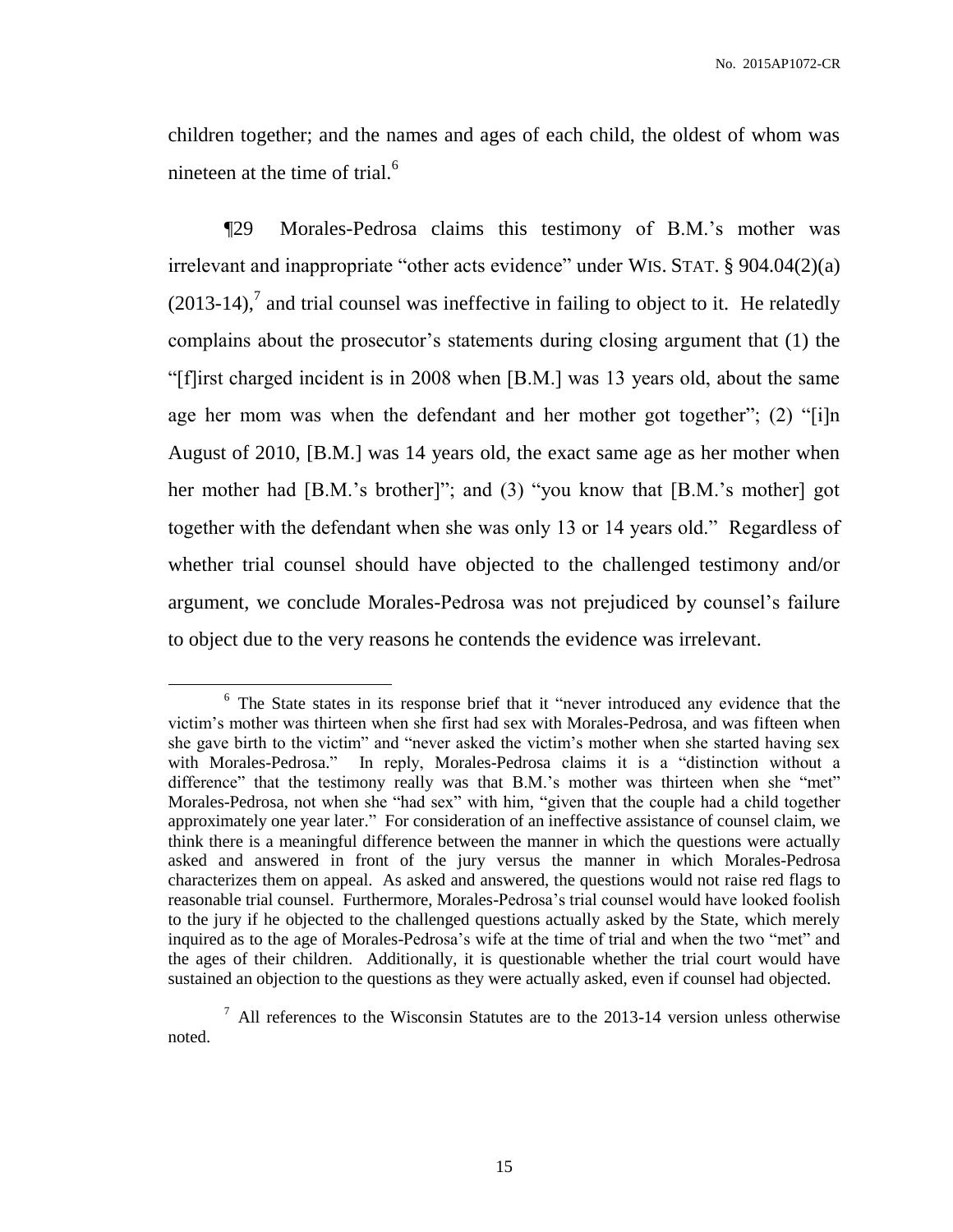#### ¶30 As Morales-Pedrosa states in his brief-in-chief:

Mr. Morales-Pedrosa is 3 years older than his wife [B.M.'s mother], and was also a teenager at the time. Moreover, there is no evidence that they were related to one another, or that the relationship was involuntary on [his wife's] part. These circumstances are night and day from the facts of this case—an adult father forcefully sexually assaulting his teenage daughter. (Footnote omitted.)

Despite the prosecutor's apparent—and misguided—attempt to make a connection between Morales-Pedrosa's teenage relationship with his wife and his assaults upon his daughter in this case, we believe it highly unlikely jurors were swayed to convict Morales-Pedrosa due to learning that approximately twenty years earlier he, as a teenager himself, began an intimate relationship with the teenage girl who would become, and still was at the time of trial, his wife and the mother of their five children. As Morales-Pedrosa himself points out, there was no evidence before the jury "that they were related to one another, or that the relationship was involuntary on [the mother's] part." The State echoes Morales-Pedrosa's points, arguing "[i]t simply does not follow" that a teenage boy who is in a mutually agreeable intimate relationship with his teenage girlfriend "would have forcible sex with his daughter long after he became an adult." We agree with Morales-Pedrosa that the circumstances surrounding the early years of his relationship with his wife were "night and day from the facts of this case." We cannot conclude as we would need to do to determine Morales-Pedrosa was prejudiced by trial counsel's failure to object to the challenged evidence and/or argument—that "there is a reasonable probability that, but for counsel's [failure to object], the result of [Morales-Pedrosa's trial] would have been different." *See Strickland*, 466 U.S. at 694.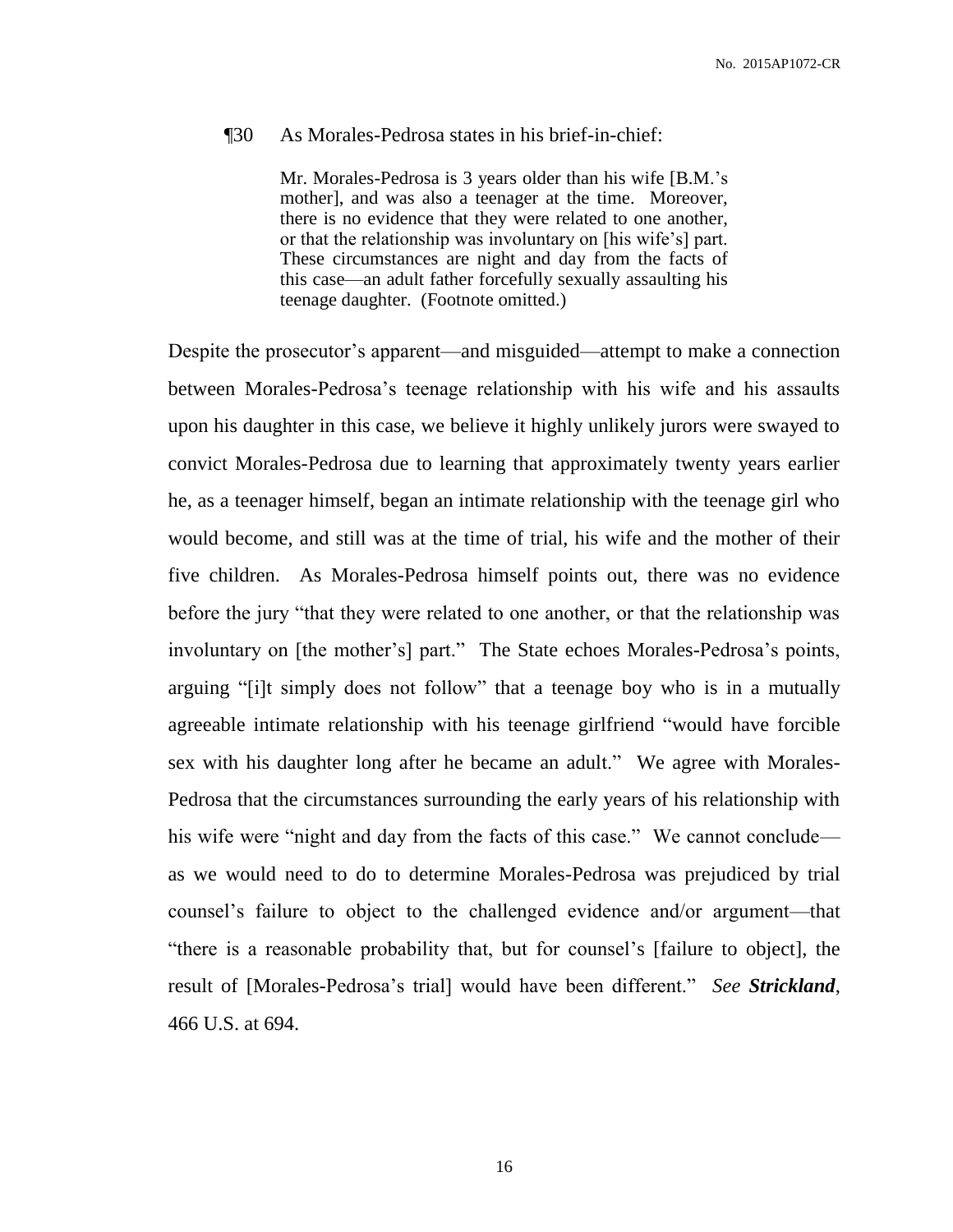#### *Confrontation Clause Challenge*

¶31 Morales-Pedrosa argues his Sixth Amendment right to confront B.M. was violated when Vargas, Ortiz, Hamilton, and May testified regarding statements B.M. had previously made to each of them because such testimony was presented after B.M. had testified and was "excused." Because the record does not show that B.M. was unavailable for recall to the stand after these other witnesses testified and because Morales-Pedrosa had a full and fair opportunity to crossexamine B.M. and these other witnesses, we conclude Morales-Pedrosa's confrontation right was not violated.

¶32 Whether a defendant's confrontation right has been violated is a question of constitutional fact. *State v. Jackson*, 216 Wis. 2d 646, 655, 575 N.W.2d 475 (1998). Thus, "we adopt the circuit court's findings of fact, unless clearly erroneous, but independently apply those facts to the constitutional standard." *Id.*

¶33 We find our supreme court's decision in *State v. Nelis*, 2007 WI 58, 300 Wis. 2d 415, 733 N.W.2d 619, determinative. In *Nelis*, a subpoenaed witness, Steve Stone, testified for the State regarding statements he made to police related to a sexual assault by Nelis, as well as regarding Stone's personal observations related to the assault. *Id.*, ¶¶2, 10. At the conclusion of Stone's testimony, the trial court told Stone he could "step down." *Id.*, ¶11. The State subsequently called to the stand the local police chief, who testified as to other, inconsistent statements Stone made regarding the assault. *Id.*, ¶¶10, 15-16. In his eventual appeal to our supreme court, Nelis claimed, as the *Nelis* court phrased it, that his right to confront Stone was violated when the chief was allowed to testify regarding "undisclosed oral statements of … Stone … after … Stone had been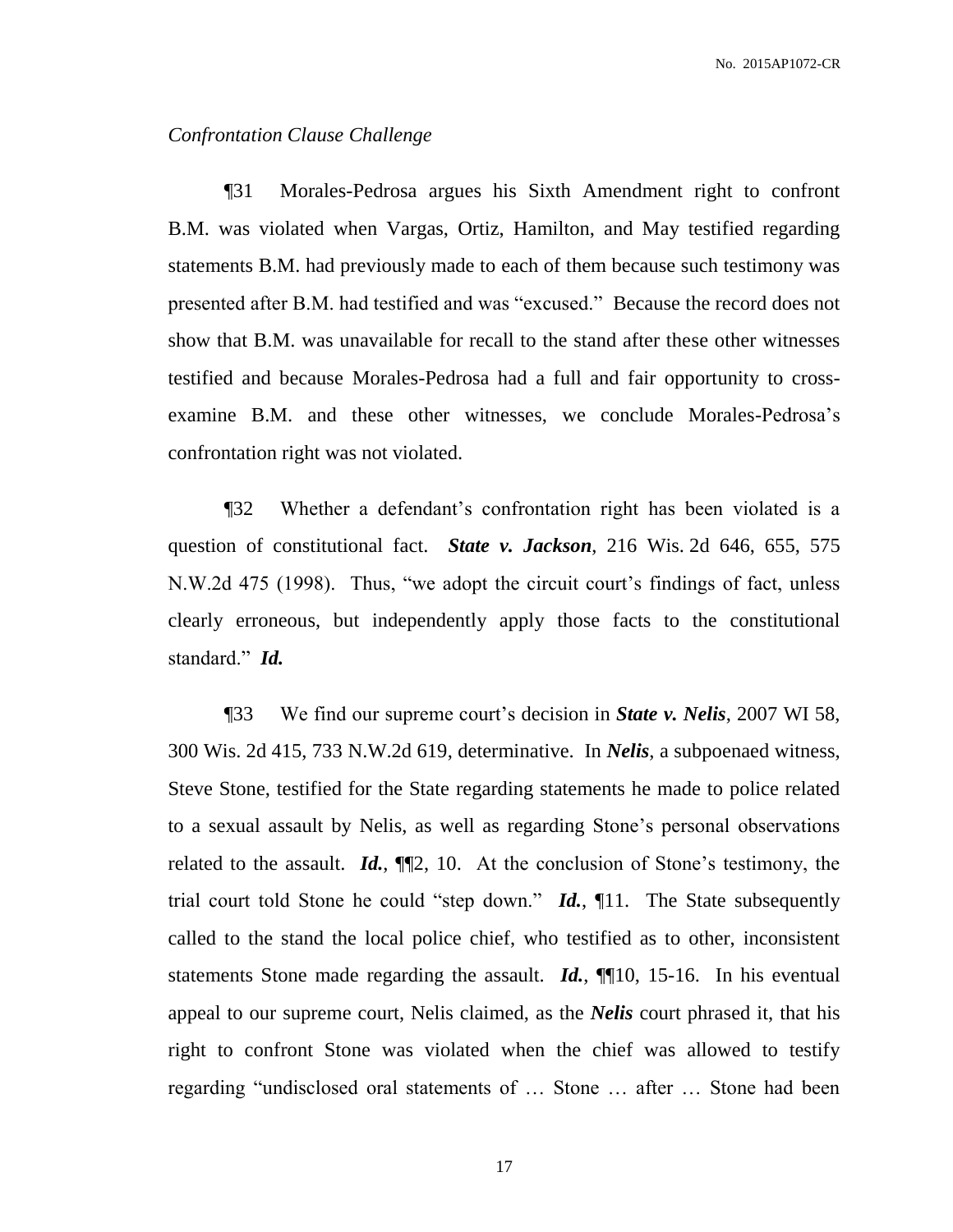excused as a witness." *Id.*, ¶24. According to the *Nelis* court, Nelis complained he was not afforded an opportunity to cross-examine Stone regarding Stone's oral statements to the police chief because "the State did not examine [Stone] concerning such statements," those statements were not disclosed prior to the chief's testimony, "Stone had already testified and was told by the court that he could 'step down,'" and Stone "was not required to remain for possible recall to the witness stand." *Id.*, ¶¶44-45.

¶34 The *Nelis* court held Nelis' confrontation right was not violated because

> "the Confrontation Clause places no constraints at all" on the use of prior testimonial statements when the declarant appears for cross-examination, as did … Stone. *Crawford* [*v. Washington*], 541 U.S. [36,] 59 n.9 [(2004)]. It makes no difference, under the circumstances here, whether the burden is on the State or on Nelis to show that … Stone was available for further cross-examination after the court told him he could "step down."… Stone testified at trial and was cross-examined concerning his statements to the police; therefore, Nelis' right to confrontation was not violated.

*Nelis*, 300 Wis. 2d 415, ¶46. Although the *Nelis* court stated the following was

"not necessary" to its holding, it nonetheless added:

[T]he record does not establish that … Stone was unavailable for further cross-examination after his earlier testimony at trial. He was called as a witness and testified …. After … Stone was subjected to direct, cross, and redirect examination, the court told him that he could "step down." There is nothing in the record indicating the whereabouts of … Stone after that. The record certainly demonstrates that … Stone had been examined extensively, at trial, about his observations concerning the alleged sexual assault. We are satisfied that the record presented fails to establish that … Stone was unavailable, so that he could not have been recalled to testify again about his observations after the testimony of [the police chief].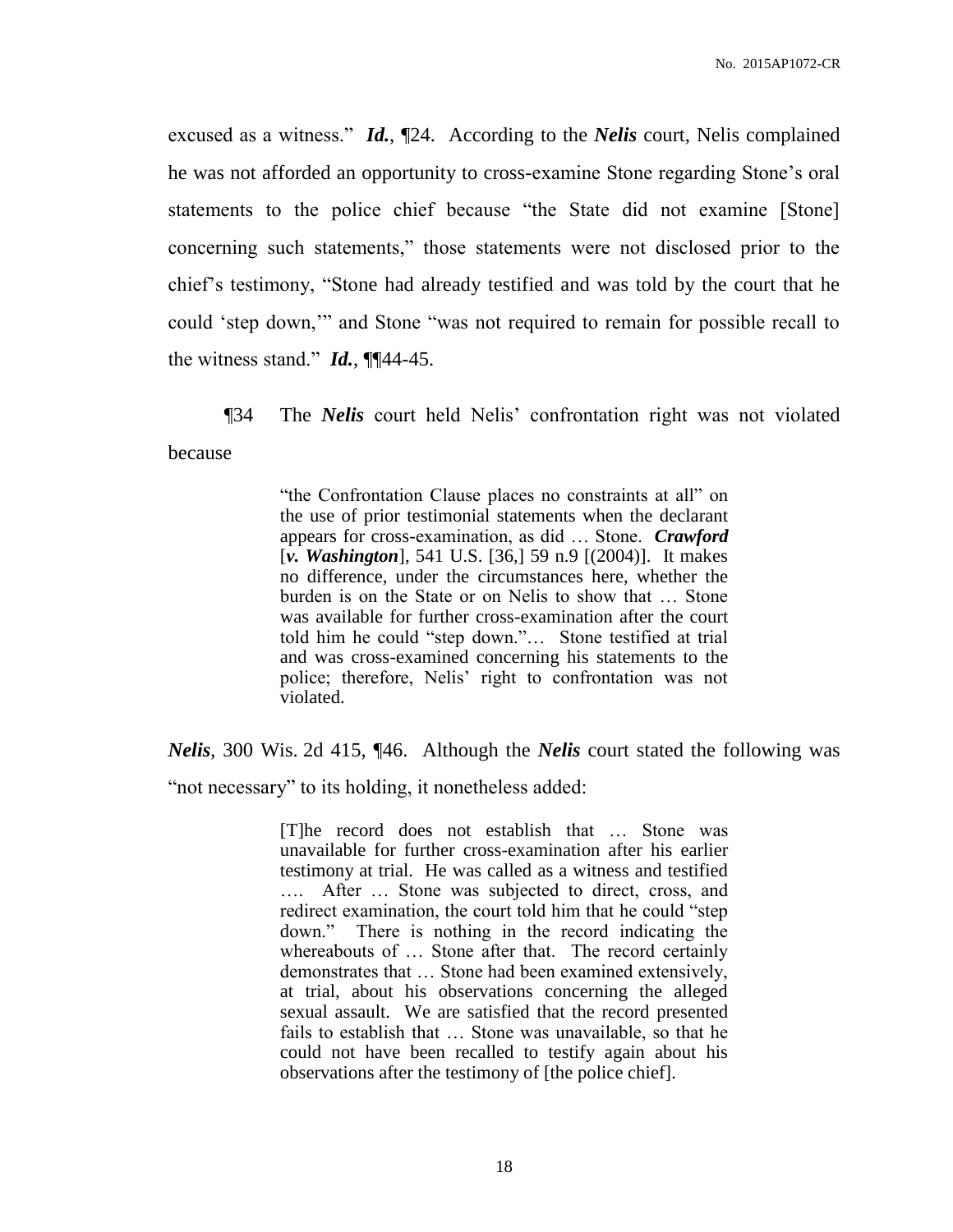#### Id., [47. The court further stated:

Stone testified at trial, and Nelis' counsel had a full and fair opportunity to cross-examine him about his observations and his statements to the police, as well as the opportunity to cross-examine [the chief] regarding … Stone's oral statements to the police. On cross-examination, Nelis' attorney asked … Stone questions about his statements to police on the night of the alleged sexual assault incident. These facts, combined with the fact that the record does not establish that [Stone] was unavailable for recall to the stand, satisfy us that there was no violation of Nelis' [confrontation] right.

#### *Id.*, ¶48.

¶35 Morales-Pedrosa attempts to distinguish *Nelis*. He argues that after Stone testified, he "was told he could 'step down,' but the record did not show that he was thereafter unavailable"; but here B.M. "was told she was 'excused' and her whereabouts were thereafter unknown." "Therefore," Morales-Pedrosa asserts, "the record shows that B.M. was unavailable for subsequent examination." Morales-Pedrosa misreads the record.

¶36 B.M. testified as the first witness for the State. At the time of trial, she was living with her grandparents in Ohio; she was in Kenosha, at least in part, to provide testimony at this trial. When direct examination questioning began to address sensitive matters related to the assaults, B.M. indicated she "want[ed] to leave." The trial court permitted a recess and stated it was not ordering B.M. to stay, to which the prosecutor responded that B.M. was "under subpoena," a point no one disputed. After the recess, B.M. returned to the witness stand and continued her testimony. The court later recessed for lunch, and B.M. thereafter again returned to the stand. After cross, redirect, recross, and re-redirect examination, the court told B.M., "You may step down. Please watch your step. You are excused from these proceedings at this time."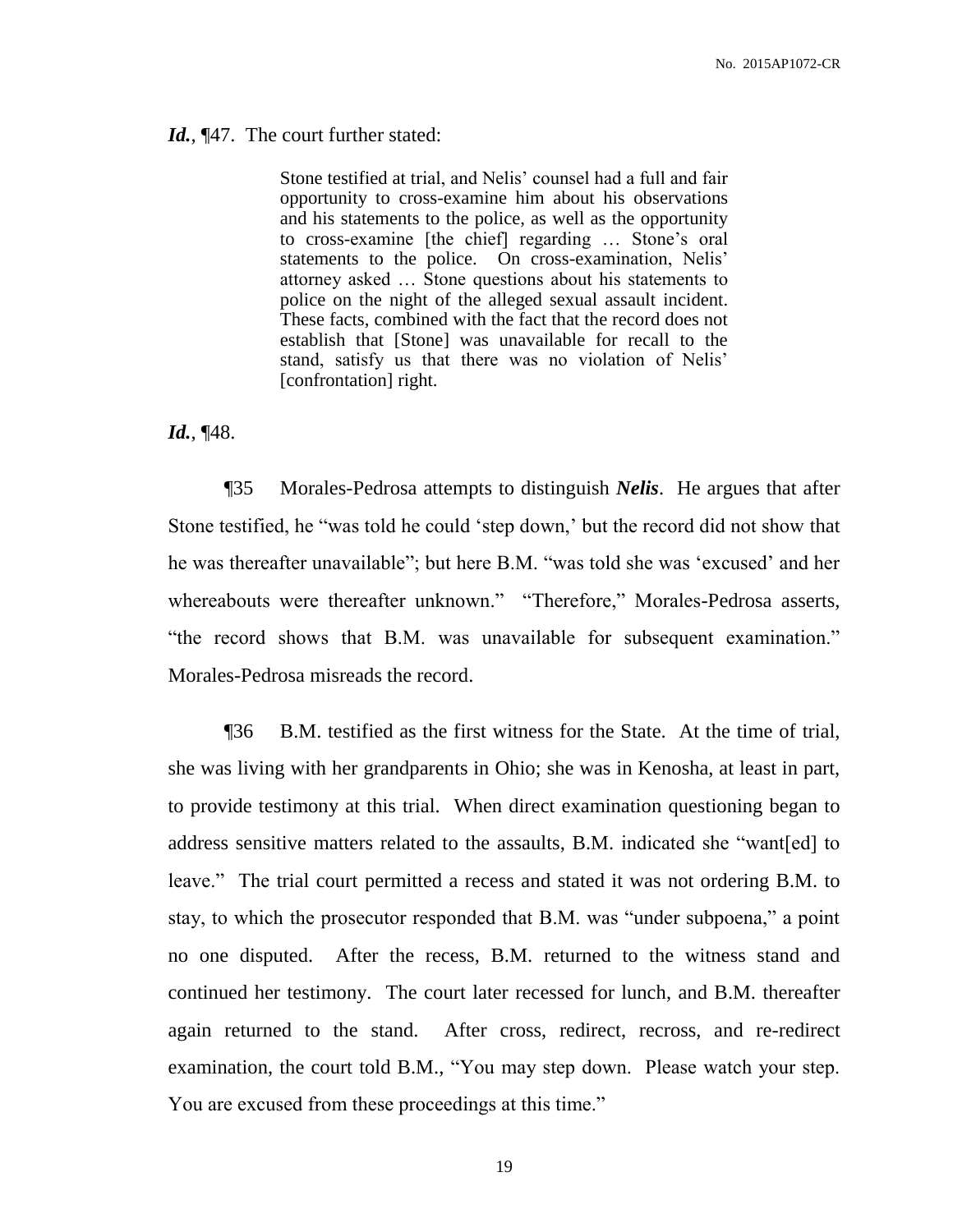¶37 Vargas and then Ortiz followed B.M. as witnesses on the first day of trial, and Hamilton and May testified on the second day. Trial counsel objected on Confrontation Clause grounds to testimony by each of these witnesses related to statements B.M. made to each of them. As part of his objection to such testimony by Vargas, counsel added, "I have no opportunity to cross-examine [B.M.] on this." The court overruled the objection, stating, "There's nothing to prevent her from being called by you. I don't see—She has been here." When counsel again objected on confrontation grounds a few questions later, he commented, "I don't know where she is. The issue isn't whether I can subpoena her or can get her at this stage …." In light of the trial court's prior statement, this latter comment by counsel suggests counsel was neither doubting B.M.'s overall availability for further testimony nor particularly interested in securing additional testimony from her.

¶38 The record does not indicate B.M. had ever been clearly released from her subpoena following her testimony.<sup>8</sup> Significantly, in its response brief, the State asserts the trial transcript demonstrates B.M. "continued to be available to return to the stand" because it shows that before the start of testimony on the second day of trial—after Vargas and Ortiz had testified—the prosecutor asked the court to permit the State to recall B.M. to the stand in order to respond to certain testimony from the prior day. Morales-Pedrosa fails to respond to this point in any way in his reply brief. While the trial court ultimately rejected the prosecutor's request, the fact that the prosecutor made the request—with no doubts raised by

 $\overline{a}$ 

<sup>&</sup>lt;sup>8</sup> The court's statement, "You are excused from these proceedings at this time," could be fairly understood to mean "You *now* are excused from these proceedings," or "You are excused from these proceedings *for now*."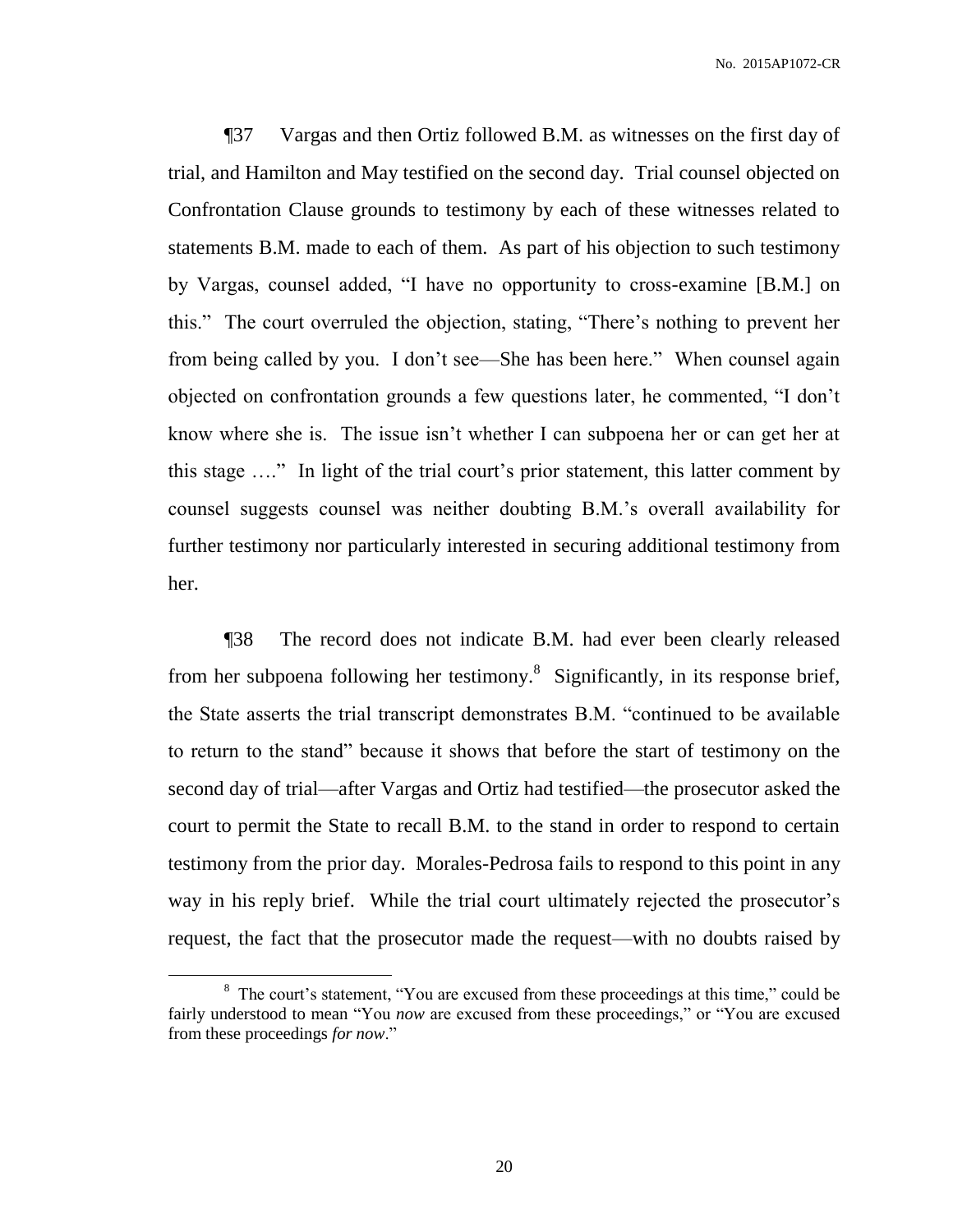any party or the court as to B.M.'s actual availability—indicates B.M. remained available for further testimony. Furthermore, if Morales-Pedrosa had any true interest in recalling B.M. to the stand, he had a perfect opportunity to pursue such an interest at that time. He did not do so, but rather even objected to B.M.'s return to the stand. The record does not indicate to us that Morales-Pedrosa would have been unable to fairly readily recall B.M. to the stand had his counsel actually chosen and made an effort to do so. We conclude that, at a minimum, "the record does not establish that [B.M.] was unavailable for recall to the stand." *See Nelis*, 300 Wis. 2d 415, ¶48.

¶39 Furthermore, Morales-Pedrosa had full and fair opportunity to crossexamine B.M., Vargas, Ortiz, Hamilton, and May regarding B.M.'s statements. And he utilized that opportunity. On cross-examination of B.M., Morales-Pedrosa's counsel questioned her regarding statements she made to Vargas and Ortiz, as well as to Hamilton and May—including questioning regarding exhibits 2 and 3, the statements she respectively provided to Hamilton and May in relation to the abuse. In addition, counsel cross-examined Vargas regarding statements B.M. made to him about her family, her home life, and Morales-Pedrosa. Counsel also cross-examined Ortiz about concerns B.M. expressed regarding her family including that Morales-Pedrosa was "mean" to the family; B.M.'s lack of disclosure to Ortiz regarding physical or sexual abuse by Morales-Pedrosa; and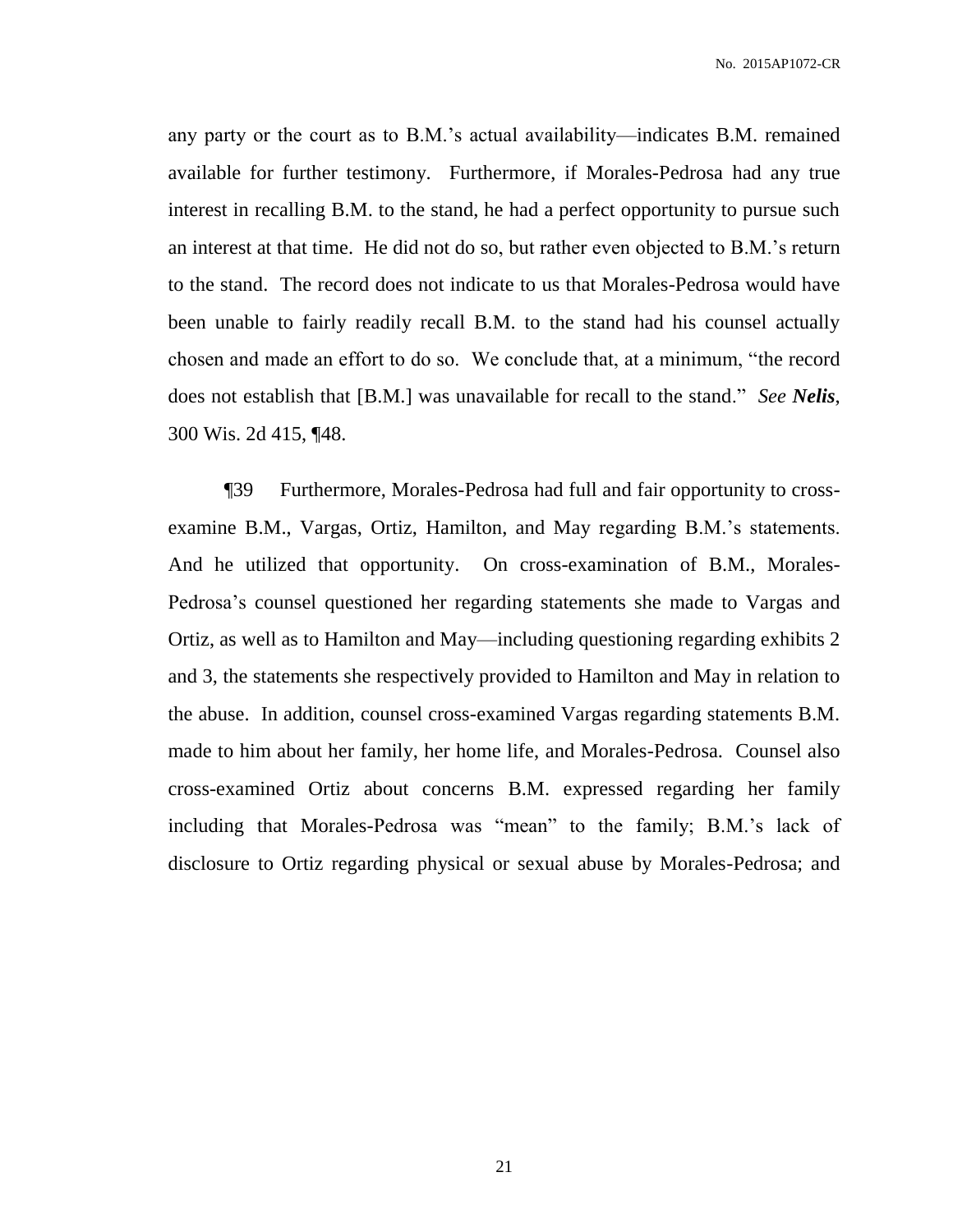whether B.M. had told Ortiz she felt safe in her home. $9$  Counsel also crossexamined Hamilton regarding B.M.'s reporting of the abuse to him and May regarding exhibit 3.

¶40 As to Hamilton's testimony, Morales-Pedrosa raises another, specific complaint. He claims his confrontation rights were violated when Hamilton testified B.M. had told him she did not report the assaults earlier because "she feared for her safety and her mom's safety." Morales-Pedrosa asserts he "had no opportunity to cross-examine B.M." with regard to this statement. We reject Morales-Pedrosa's complaint in that it is no different than that raised by Nelis that he did not have an opportunity to cross-examine Stone regarding Stone's oral statements to the police chief because those statements were not made known prior to the chief's testimony. *Id.*, ¶¶44-45. Again, our supreme court rejected this complaint by Nelis, stating "Stone testified at trial and was cross-examined concerning his statements to the police; therefore, Nelis' right to confrontation was not violated." *Id.*, ¶46. Likewise here, B.M. "testified at trial and was crossexamined concerning [her] statements" to Hamilton. As already discussed, Morales-Pedrosa had a full and fair opportunity to cross-examine both B.M. and

<sup>&</sup>lt;sup>9</sup> Morales-Pedrosa's Confrontation Clause "argument" related to Ortiz is undeveloped. Further, the only testimony of concern Morales-Pedrosa cites—and addresses only in his reply brief—is that Ortiz "testified that B.M. told her that her family had problems and needed therapy"; however, Morales-Pedrosa did not object to this testimony at trial, and thus forfeited any complaints with regard to it. *See State v. Perry*, 215 Wis. 2d 696, 704-05, 573 N.W.2d 876 (Ct. App. 1997) (complaint on appeal is forfeited where complaining party failed to timely object at trial); *see also Wisconsin Conference Bd. of Trs. of United Methodist Church, Inc. v. Culver*, 2001 WI 55, ¶38, 243 Wis. 2d 394, 627 N.W.2d 469 (we do not address issues that are not adequately developed). Nonetheless, for the reasons stated in this opinion, we conclude Morales-Pedrosa's Confrontation Clause rights were not violated in relation to Ortiz's testimony.